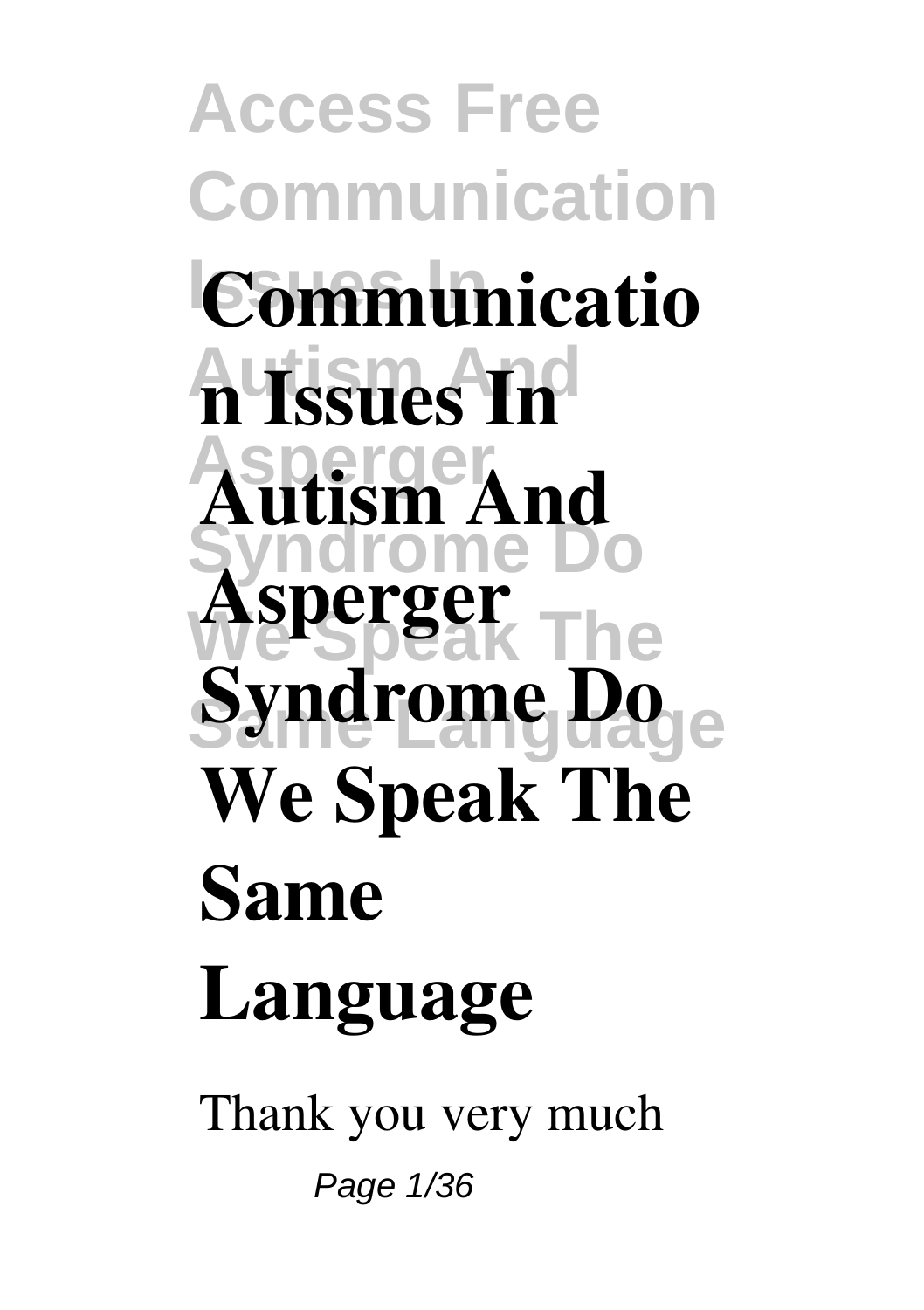**Access Free Communication** for downloading **Autism And in autism and asperger Asperger syndrome do we speak** the same me Do language.Maybe you people have see **Uage communication issues** have knowledge that, numerous period for their favorite books bearing in mind this communication issues in autism and asperger syndrome do we speak Page 2/36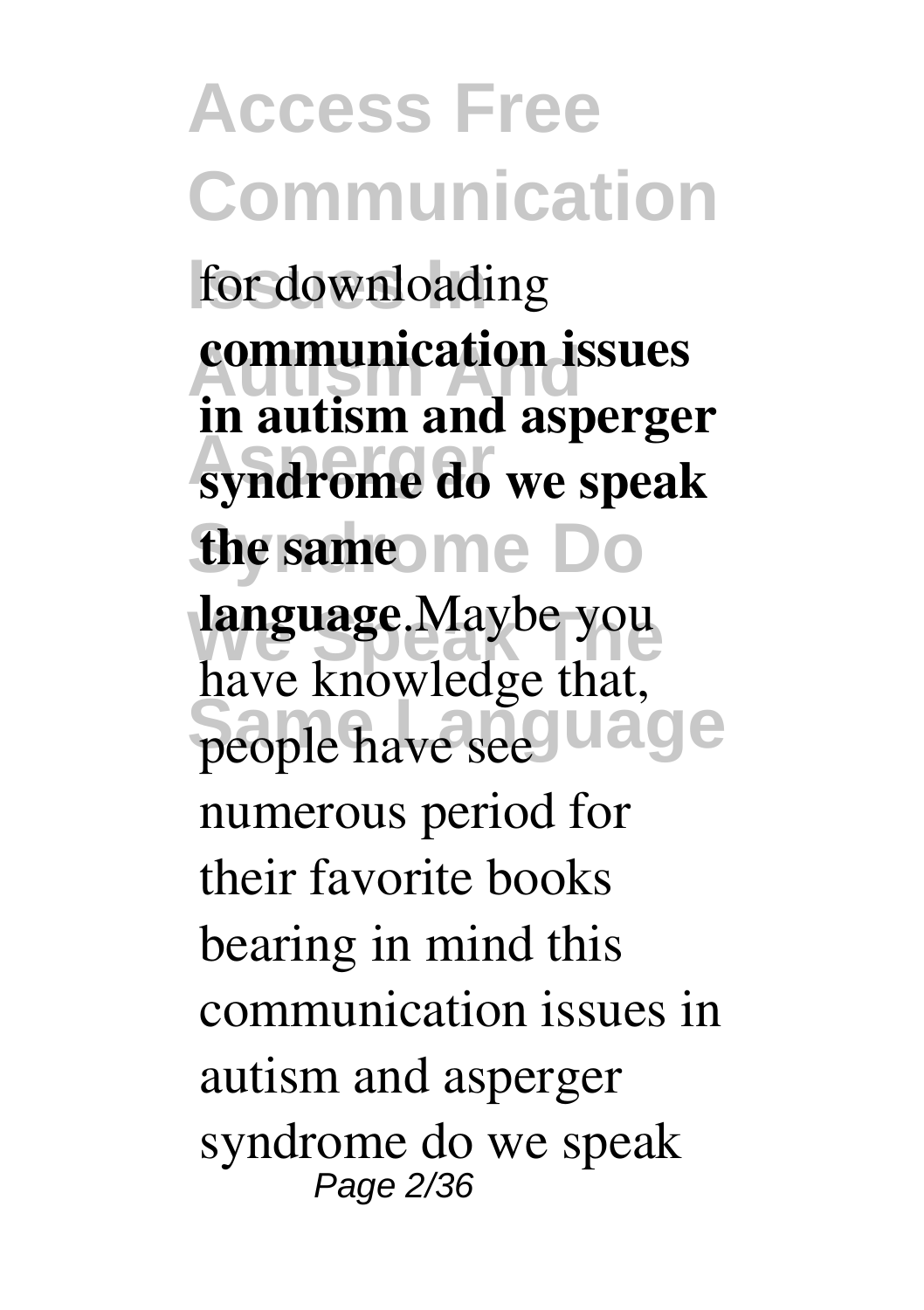the same language, but end happening in **Asperger** harmful downloads.

Rather than enjoying a fine PDF in imitation of afternoon, otherwise **S** a cup of coffee in the they juggled when some harmful virus inside their computer. **communication issues in autism and asperger syndrome do we speak** Page 3/36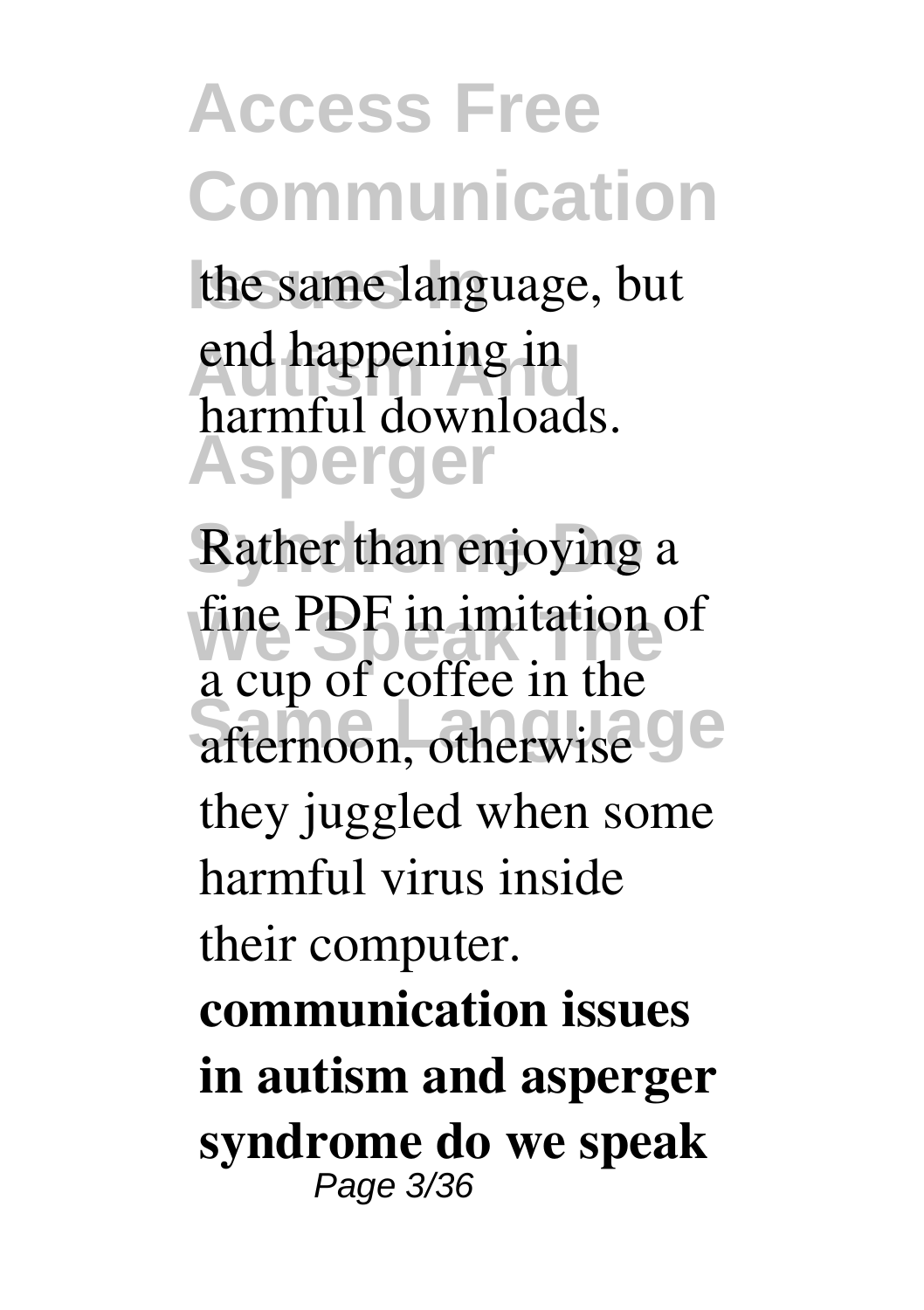**the same language** is reachable in our digital permission to it is set as public thus you can download it instantly. in multipart countries,<sup>e</sup> library an online Our digital library saves allowing you to get the most less latency time to download any of our books gone this one. Merely said, the communication issues in Page 4/36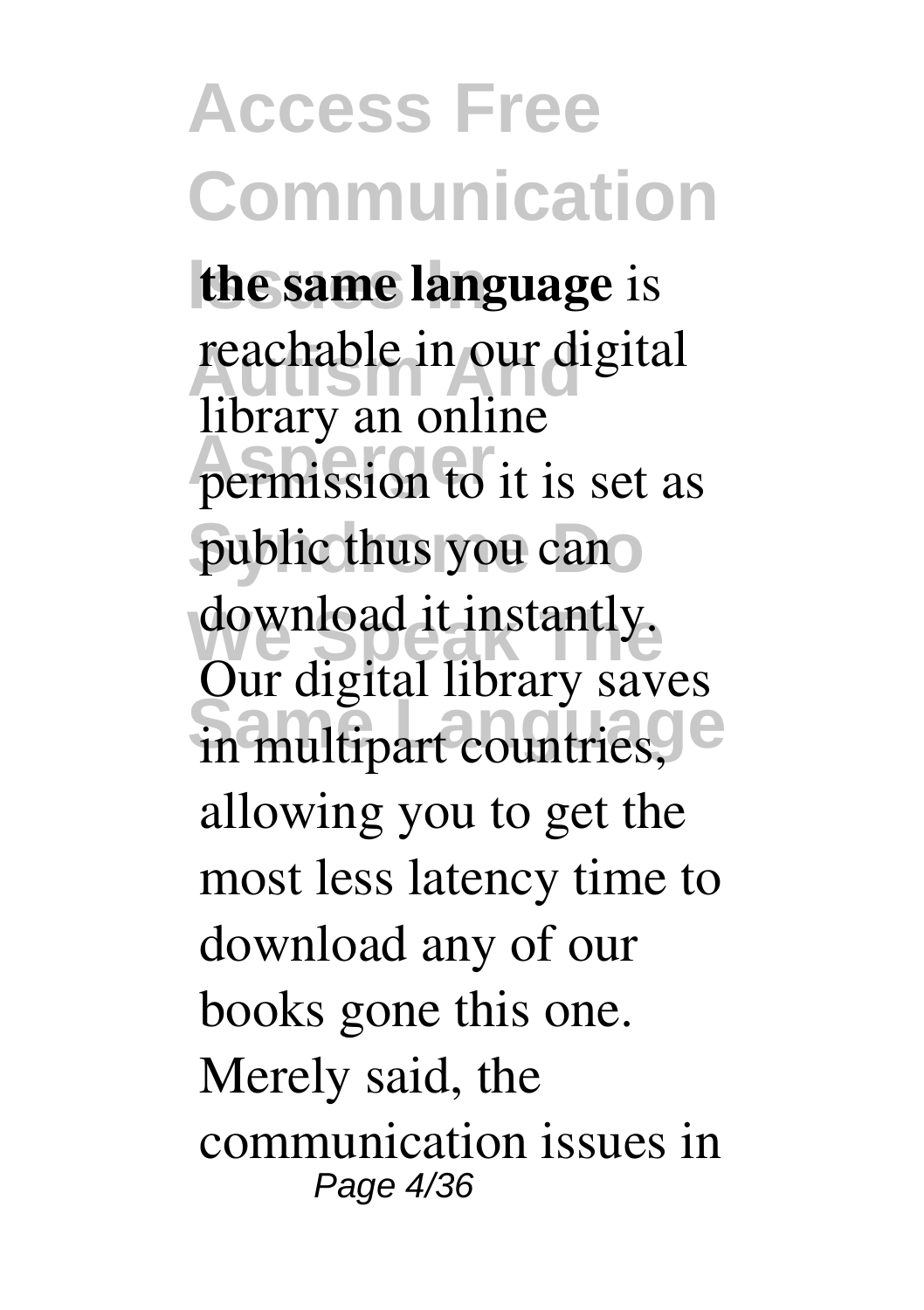autism and asperger syndrome do we speak **Asperger** universally compatible later any devices to **read.** Speak The the same language is

 $W$ <sup>N</sup> AUTISM<sup>I</sup> SUAGE *Communication Issues Create ANGER Problems (MUST WATCH) Communication Challenges in* Page 5/36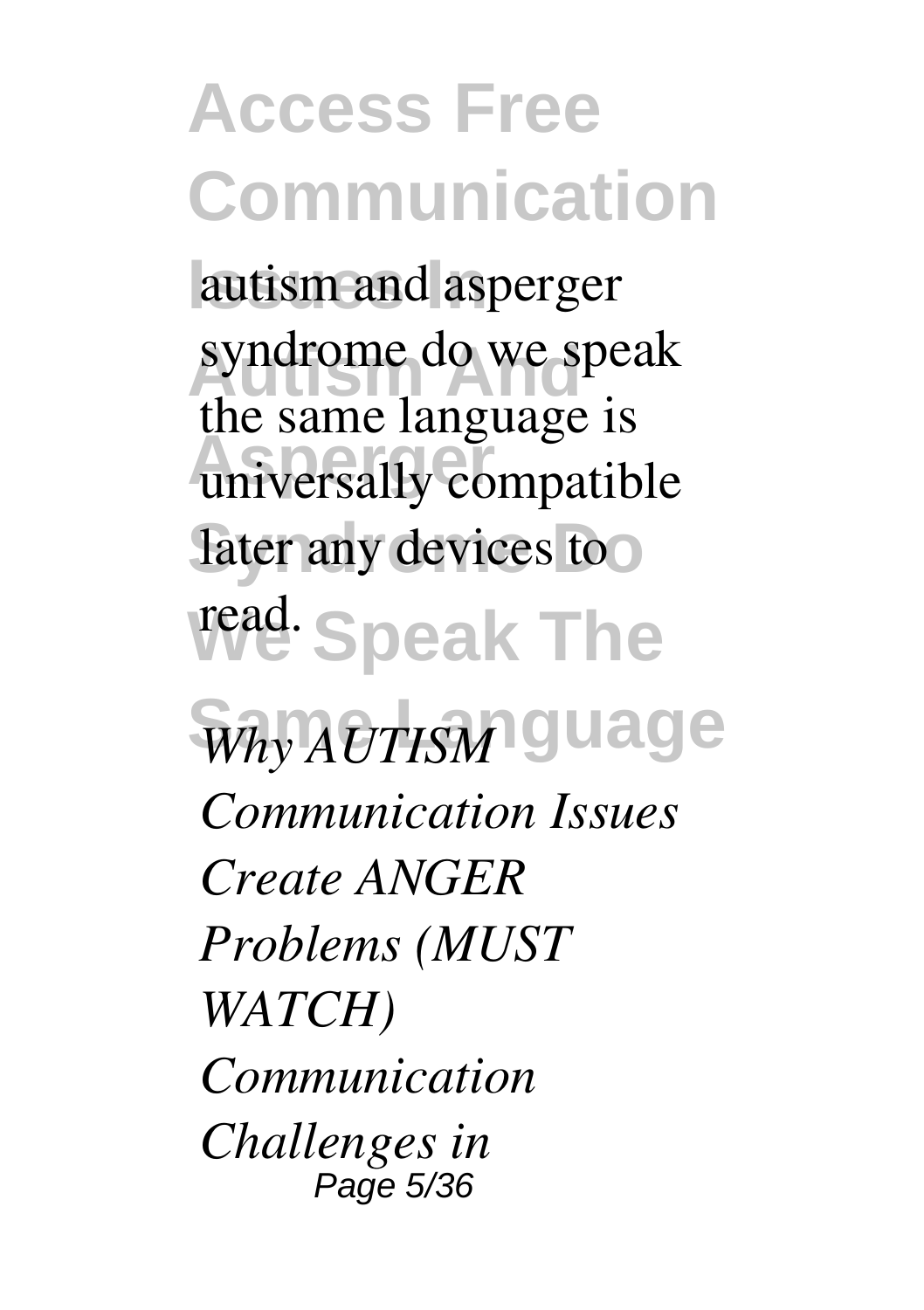**Access Free Communication Issues In** *Neurodiverse Partnerships* **Asperger** make communication easier*The 6 Books Every* Autism Parent Must<sub>e</sub> **Same Language** *#AUTISM AND* Autism: 10 ways to *Read! | Episode 7 COMMUNICATION - #Aspergers And Communication | The Aspie World Autism and Communication Part 1* Teaching Children with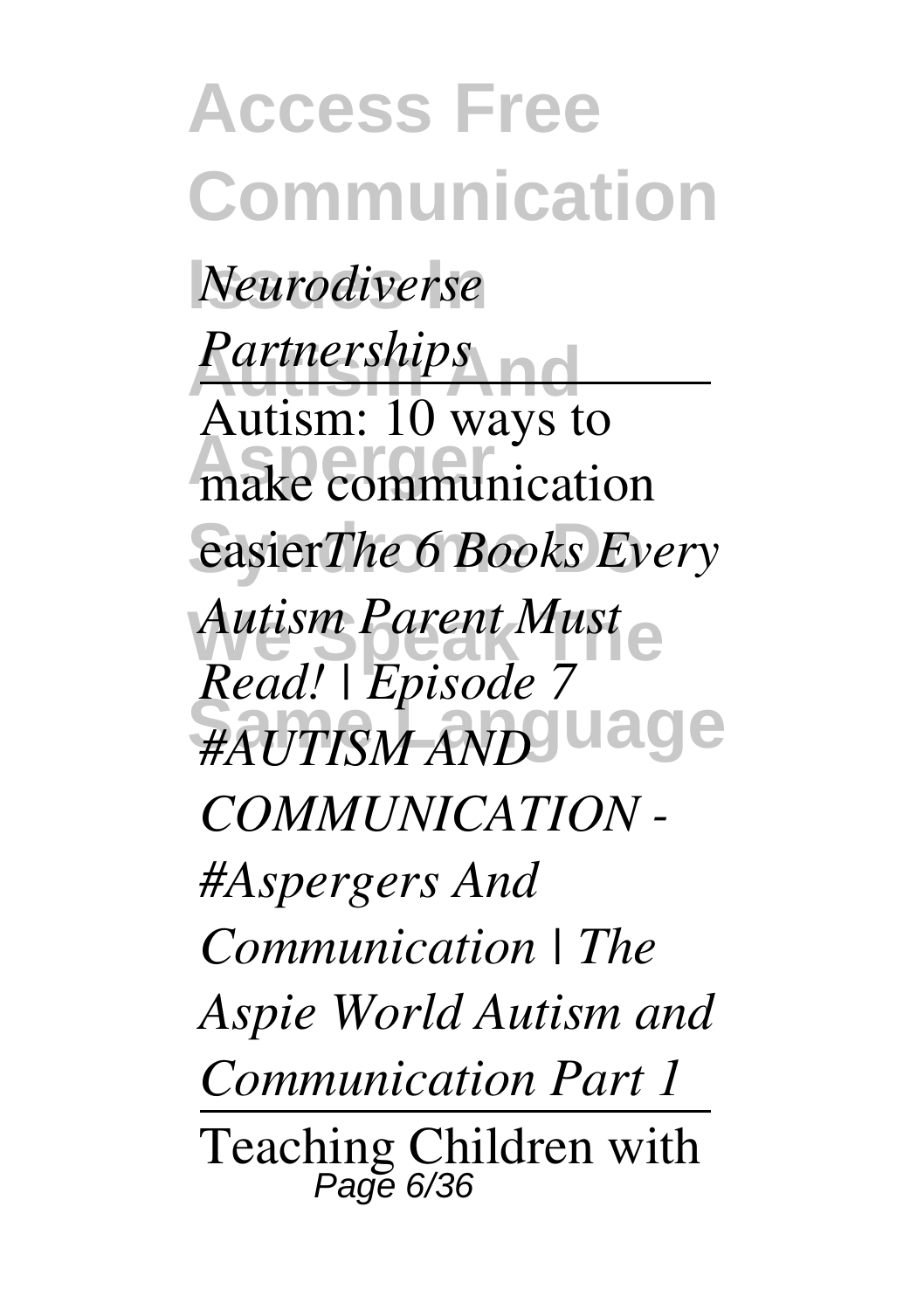**Access Free Communication Issues In** Autism To Talk **AUTILISM AND Autism Communication Strategies: DON'T ask** an autistic open The Autism, Behavior, and WITH USING PECS questions! ABC: Communication—Using Visual Support (Video #161) Communication in Autism, Dr. Rhea Paul Loving a Partner with Autism *Verbal* Page 7/36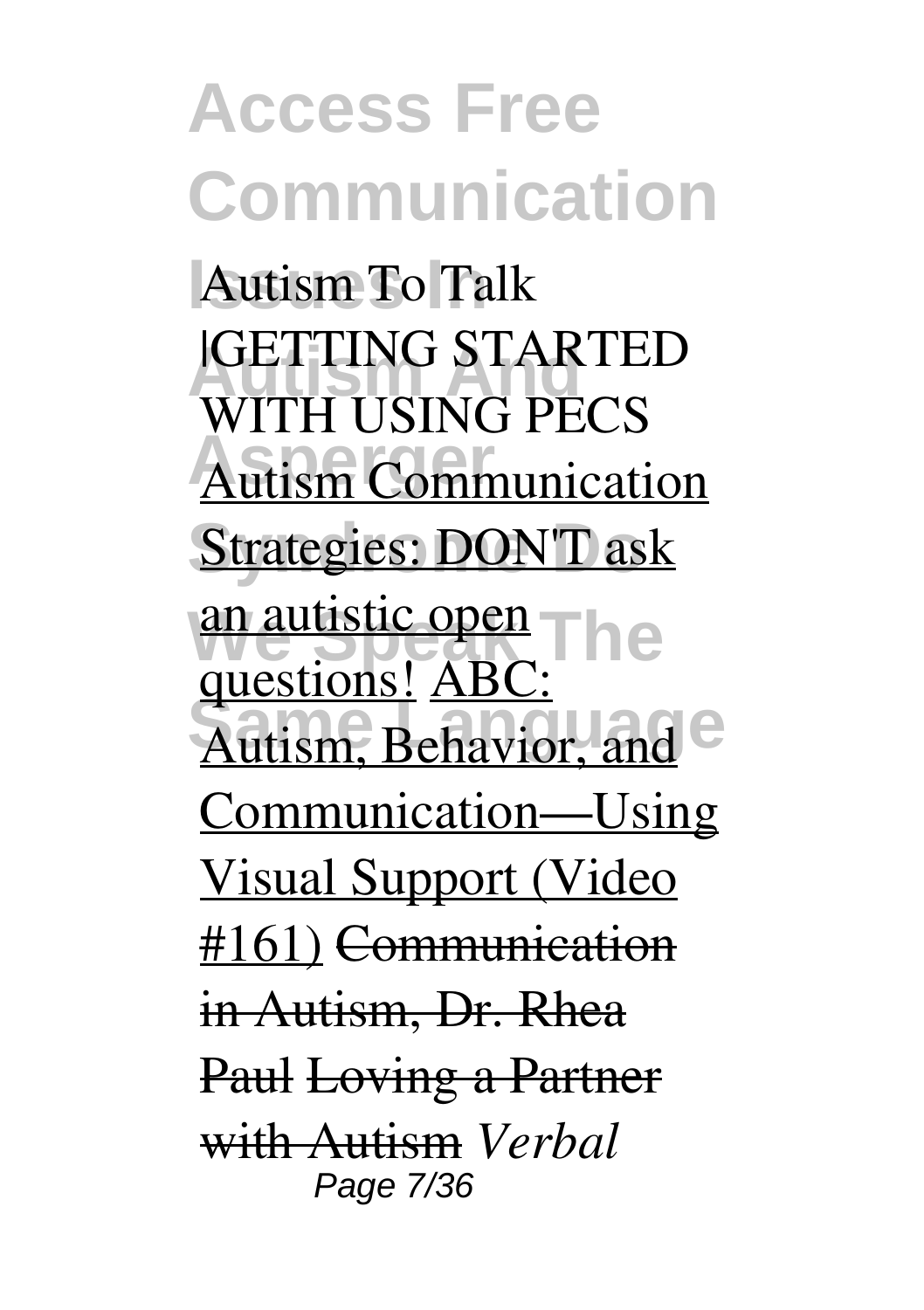**Access Free Communication** Autism And **Communication Asperger Aspergers?** Living With Autism: **Do** Relationships Autism intriguing differences<sup>1</sup> *Struggles* **Could It Be** and Aspergers: 5 (YOU need to know) ASPERGERS in adults: 9 way for YOU to spot the symptoms *AUTISM DEFEATED: SUCCESS STORY #ASPERGERS* Page 8/36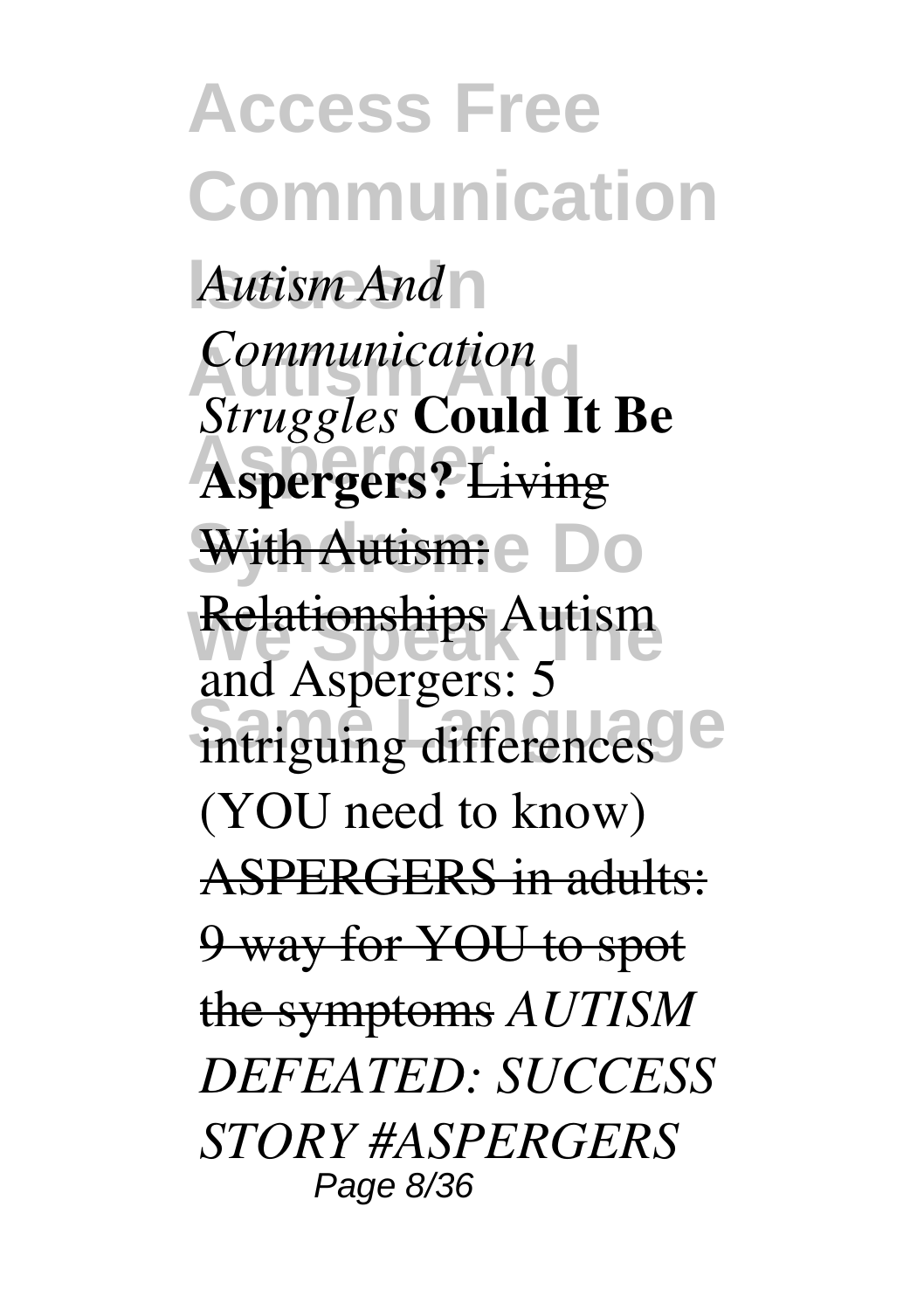**Access Free Communication Issues In** *AND NARCISSISM -* **Autism And** *#Autism And* **Asperger** *World My Friend with* **Syndrome Do** *Autism 7 ASPERGERS*  $\frac{SYMPTOMS (YOU)}{N \cdot \frac{V}{N} N^{T} U M}$ **Same Language** *TRAITS) #Narcissism | The Aspie Never KNEW Were*

Non-verbal children living with autism learning to communicate via electronic devices Taking Things Page 9/36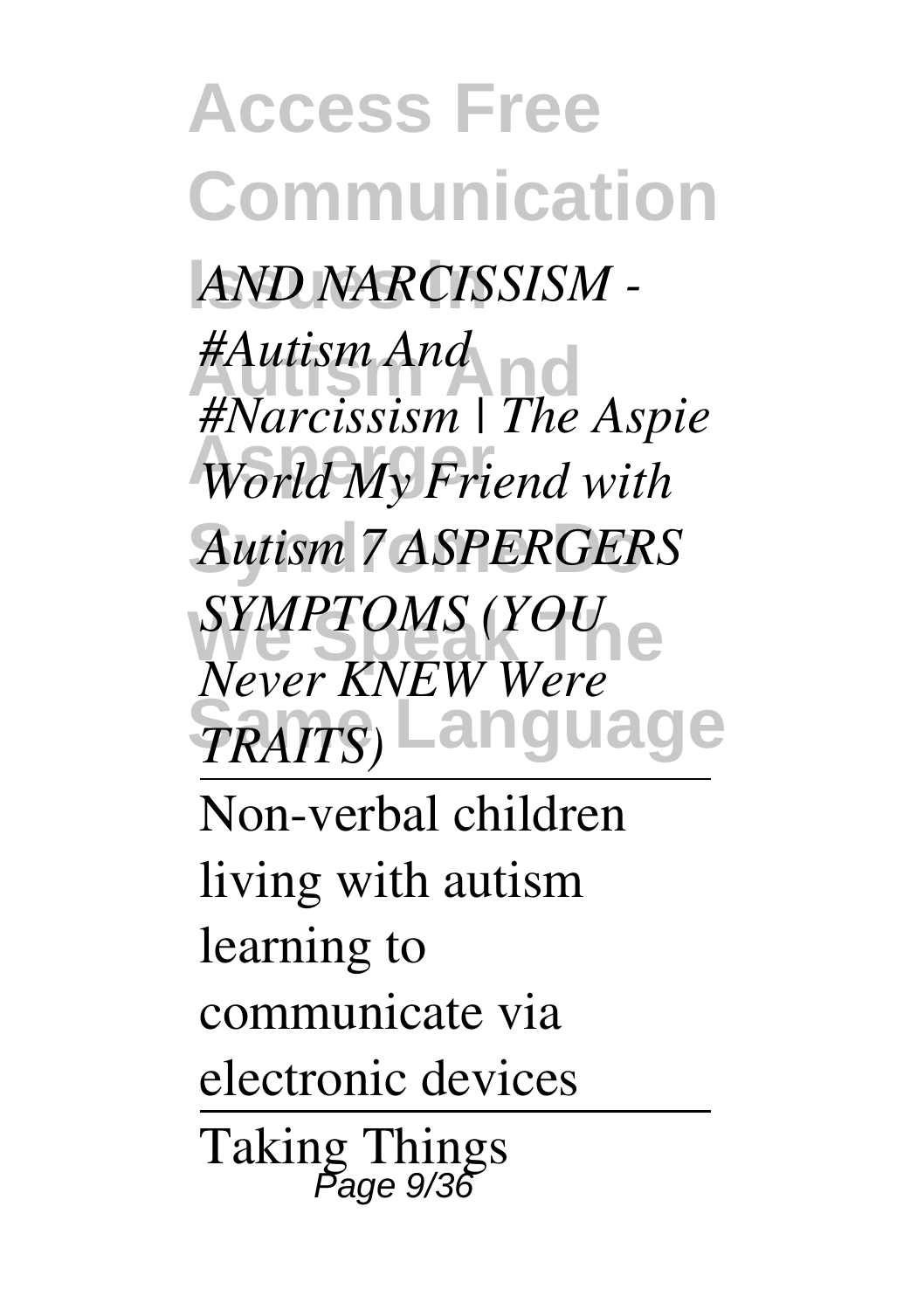**Access Free Communication** Literally... (how to **recognize emotional Asperger** avoid misunderstandings)<sub>7</sub> **AUTISM Apps (YOU Communication and** communication and Need!) *Nonverbal Autism 7 Autism Books YOU NEED! (TOP PICK) Sensory Features in Autism Spectrum Disorder: Research and Evidence, with* Page 10/36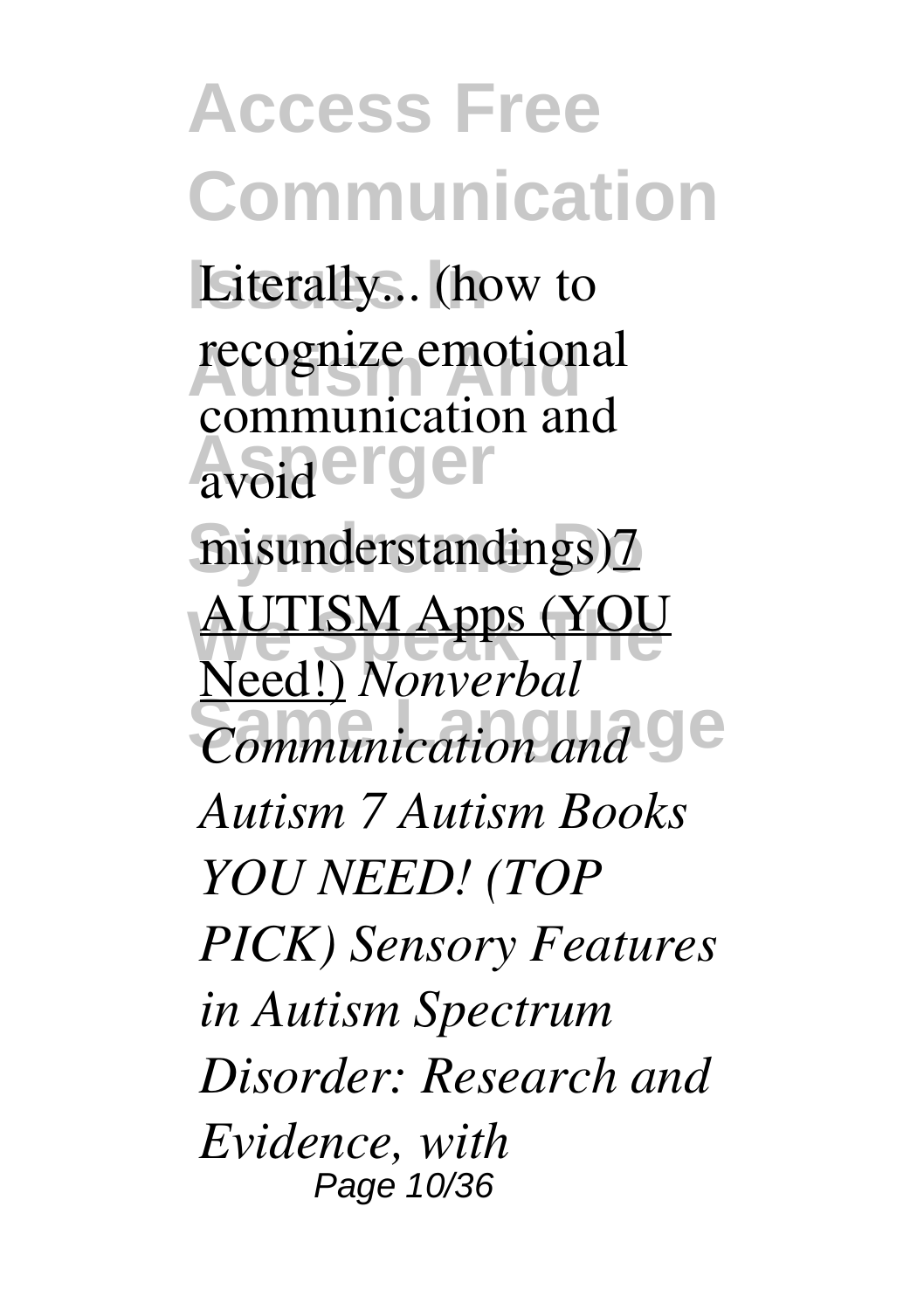**Access Free Communication Issues In** *Q\u0026A* On the Origins and **And Asperger** Language and **Communication in** Autism Spectrum **Communication Book** Development of Disorder for Kids on Autism Spectrum - Autism Transactional Support My Autism Communication Book MY AUTISTIC SONS Page 11/36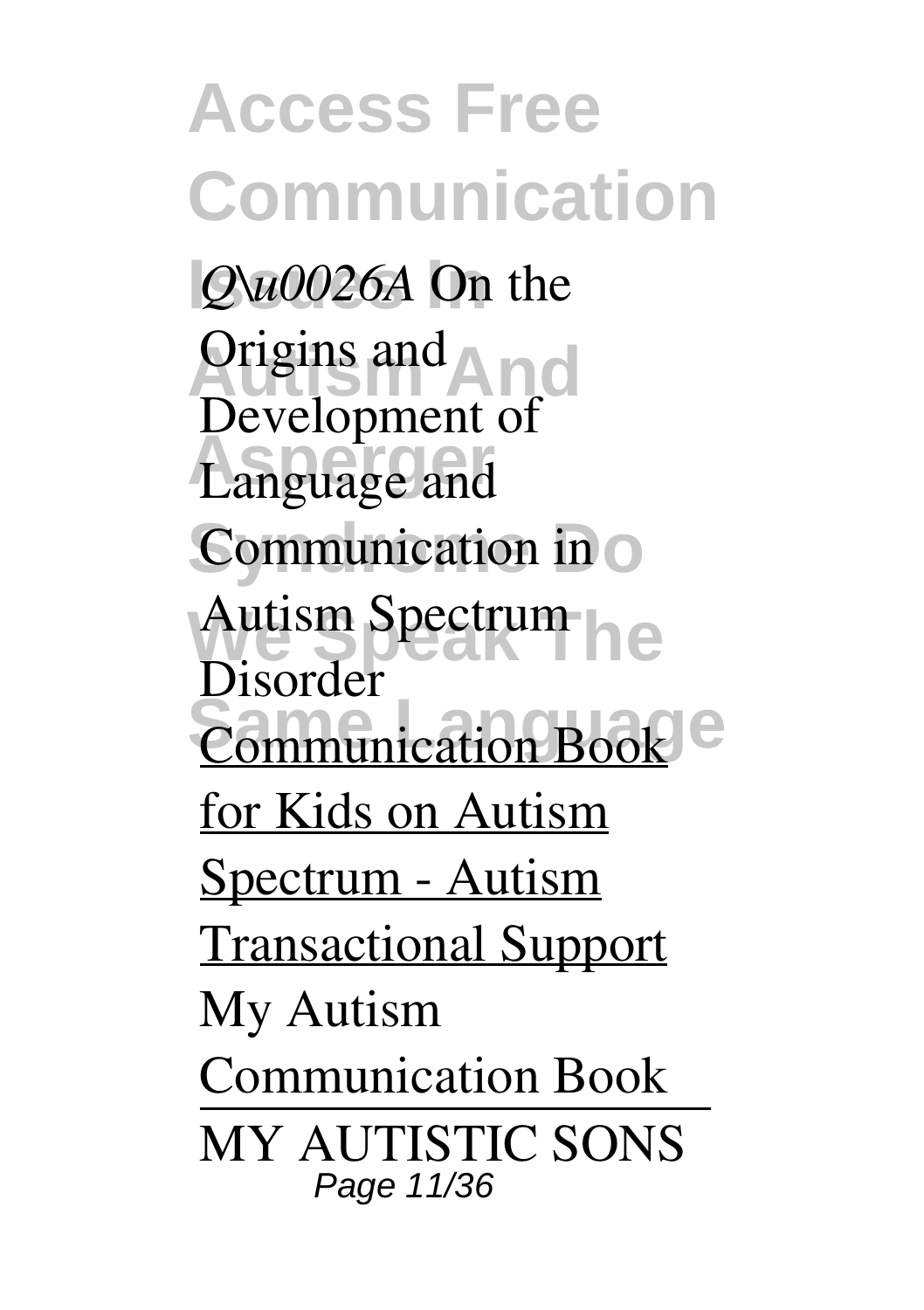**Access Free Communication COMMUNICATION BOOKS |Let's Take A Issues In Autism And** How does ASD affect communication?<br>
The **Same Language** language. Often, Look|<del>Communication</del> Repetitive or rigid children with ASD who can speak will say things that have no meaning or that do not relate to the conversations ... Narrow Page 12/36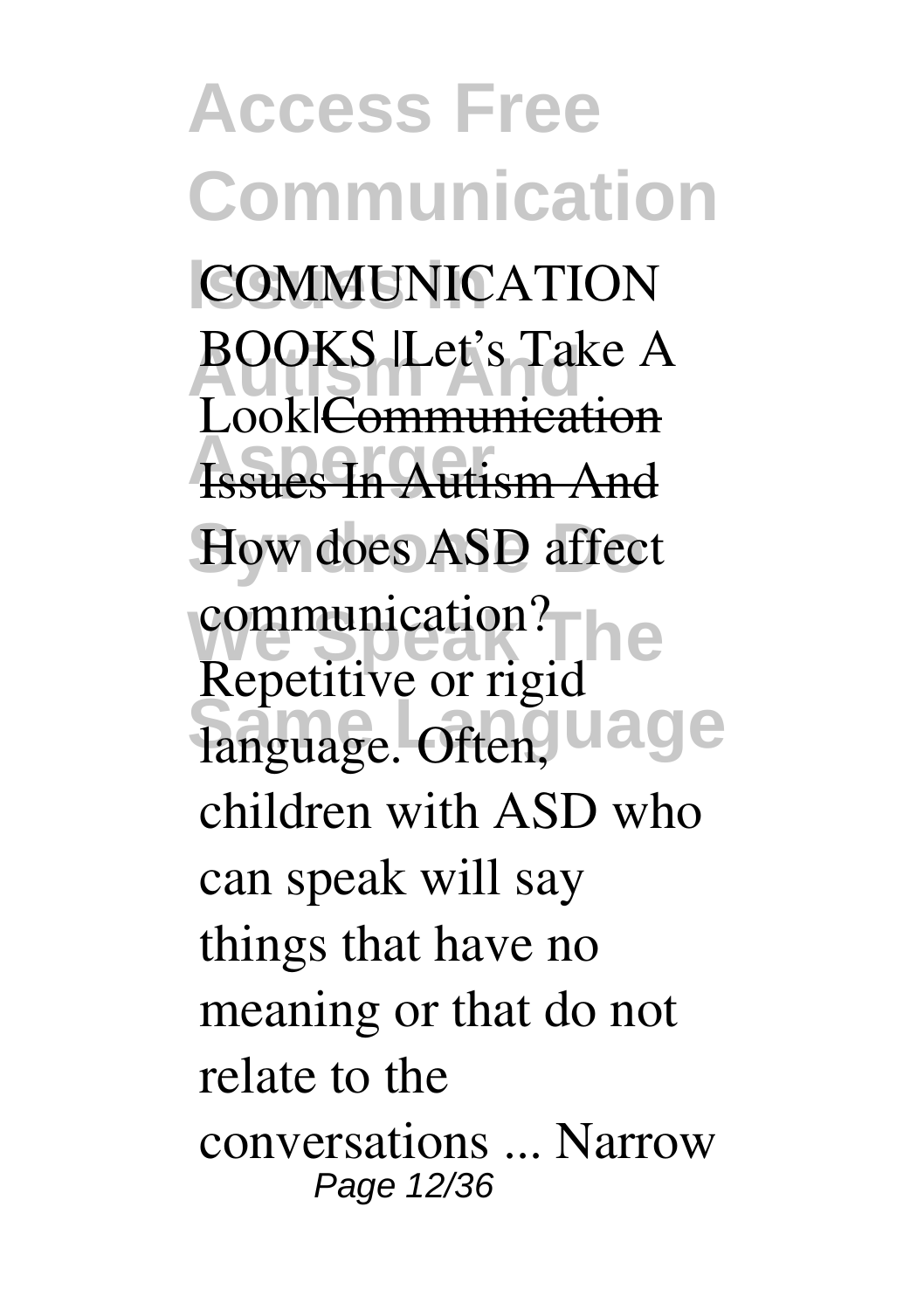interests and exceptional **Autism And** abilities. Some children As in the depth monologue about a r.ome Do may be able to deliver

#### **We Speak The Bisorder:** Language Autism Spectrum

**Communication** 

Problems in  $-$ 

Communication problems have always been considered a core feature of autism. Yet Page 13/36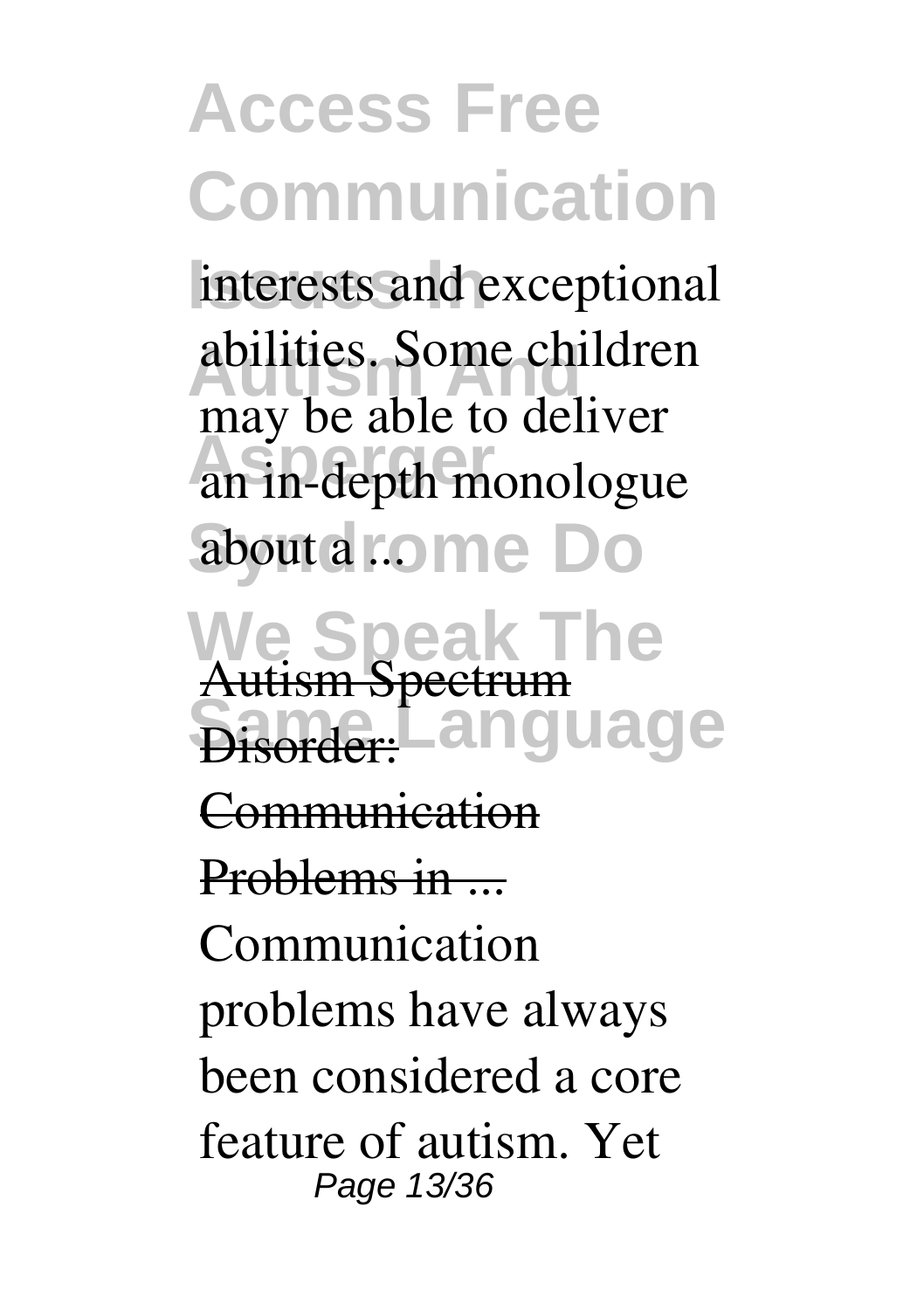there are substantial and wide-ranging<br>differences in hold **Asperger** people with autism communicate. That reflects not only the the condition, but also differences in how inherent variability of the complexity of communication itself encompassing the words we use, the order in which we use them, eye contact, facial Page 14/36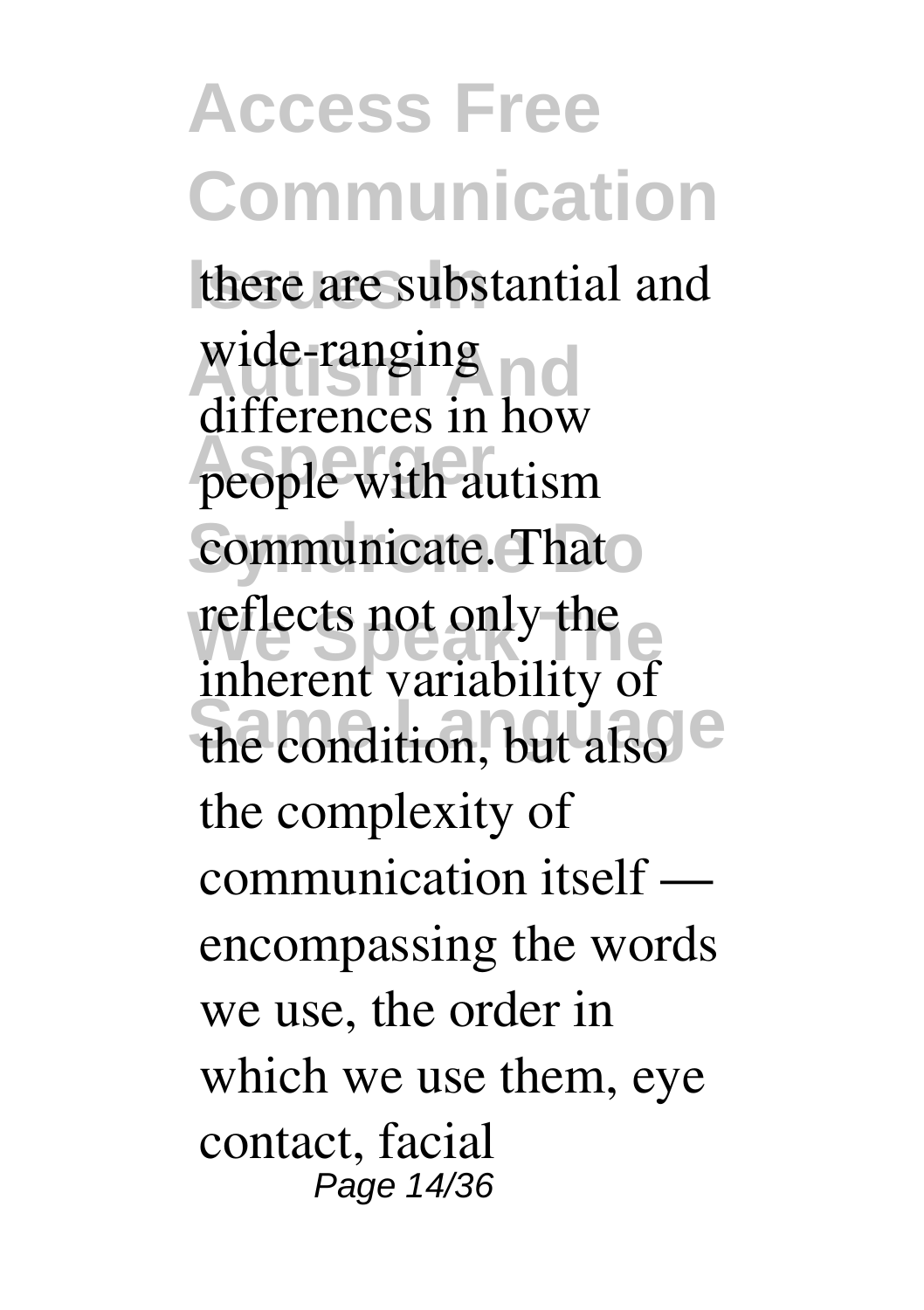expressions, gestures and other nonverbal **Asperger** cues.

**Communication and autism**<br> **Example**<br> **Example**<br> **Example**<br> **Example**<br> **Example**<br> **Example**<br> **Example**<br> **Example**<br> **Example**<br> **Example**<br> **Example**<br> **Example**<br> **Example Same Language** autism — Social autism

Advice, quick tips, and visual tools to support autistic people with communication.

Communication - Page 15/36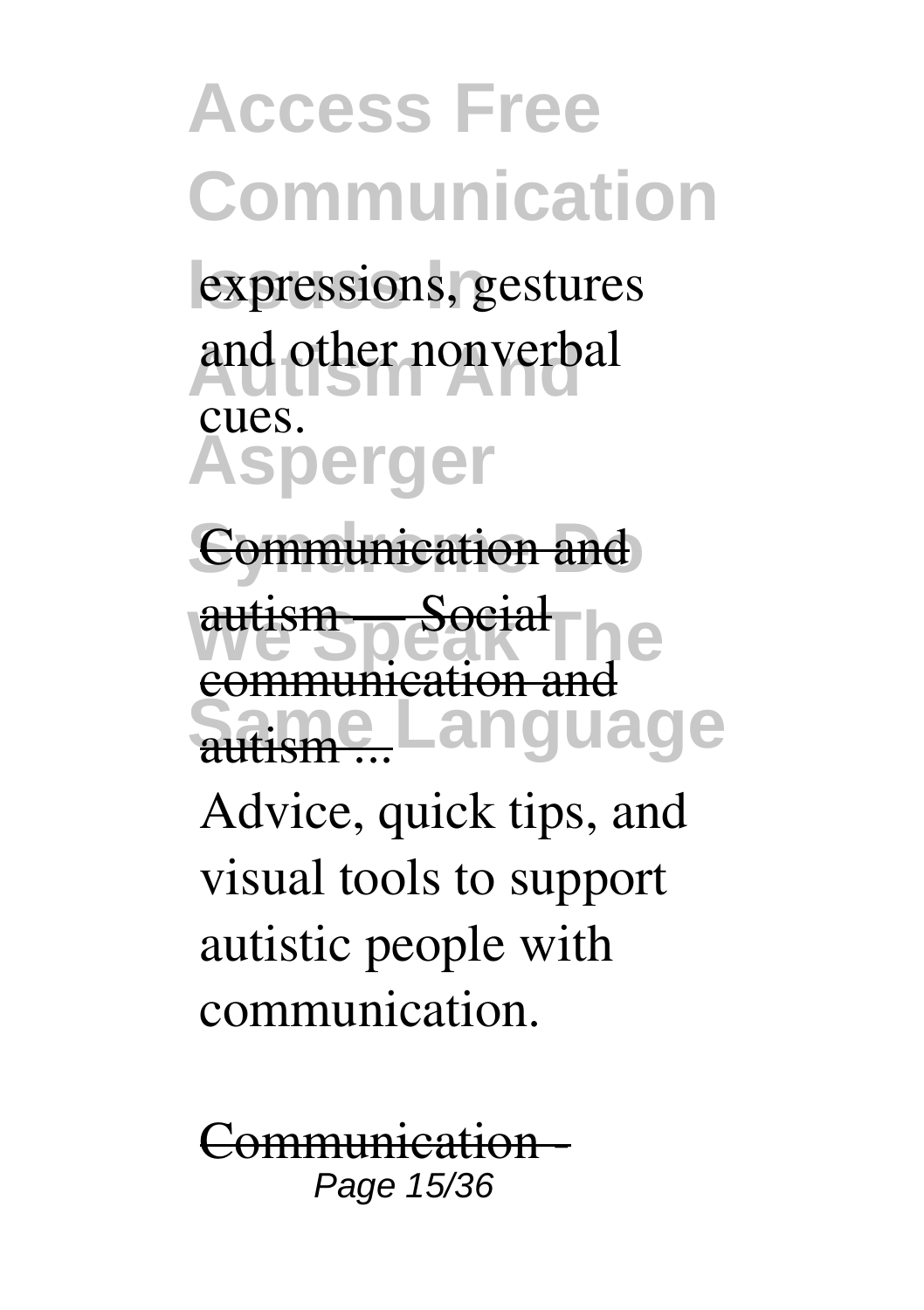#### **Autism support**

**Speech development in Asperger** different paths than the majority of neurotypical children. The effects of communication areage people with autism takes autism on extremely varied. autism is increasingly referred to as being part of the autism spectrum due to the variability and degree of its effects. Page 16/36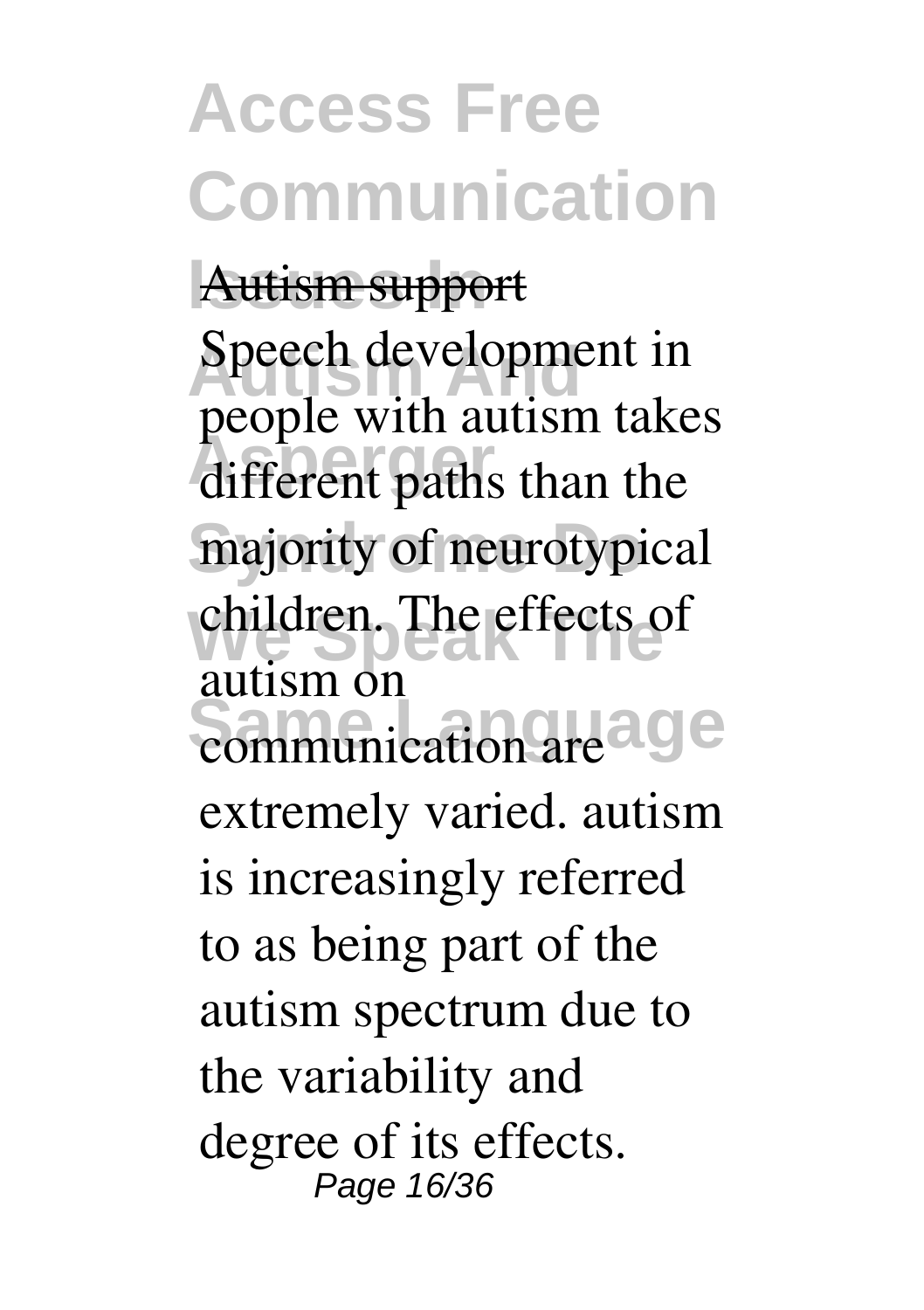Most children will not have any trouble with problems lie in using language effectively. pronunciation. The

We Speak The<br>Autism, PDD-NOS & Asperger's fact sheets | C Communication April 2, 2007 Communication is a social act, so it is not surprising that issues with both verbal and Page 17/36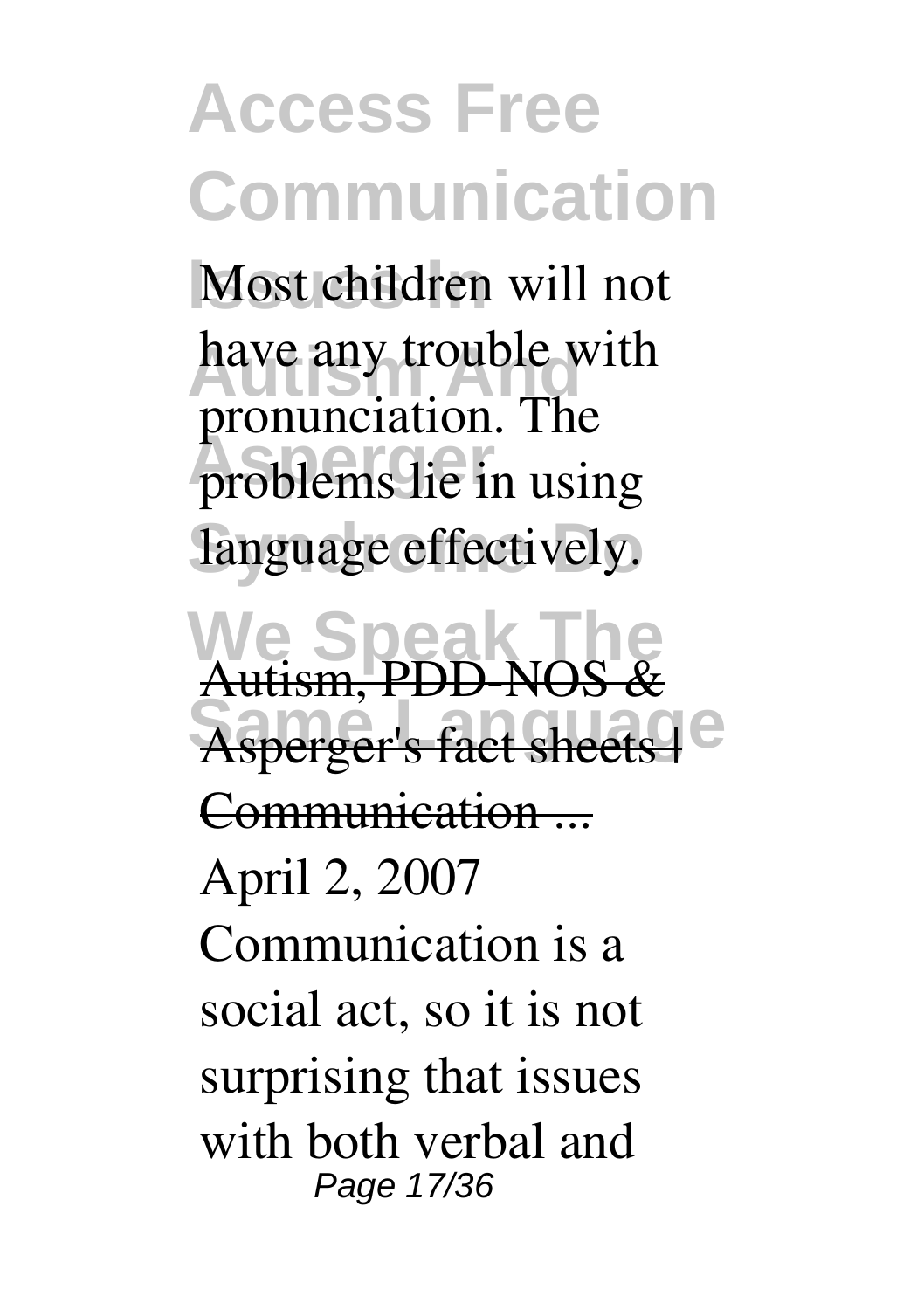**Access Free Communication** non-verbal **Communication are** of the eleven children in Kanner's study never acquired speech; the unusual ways. Some of central to autism. Three remaining eight spoke in them repeated words or phrases endlessly -- a process called echolalia.

Communications Problems in Autism | Page 18/36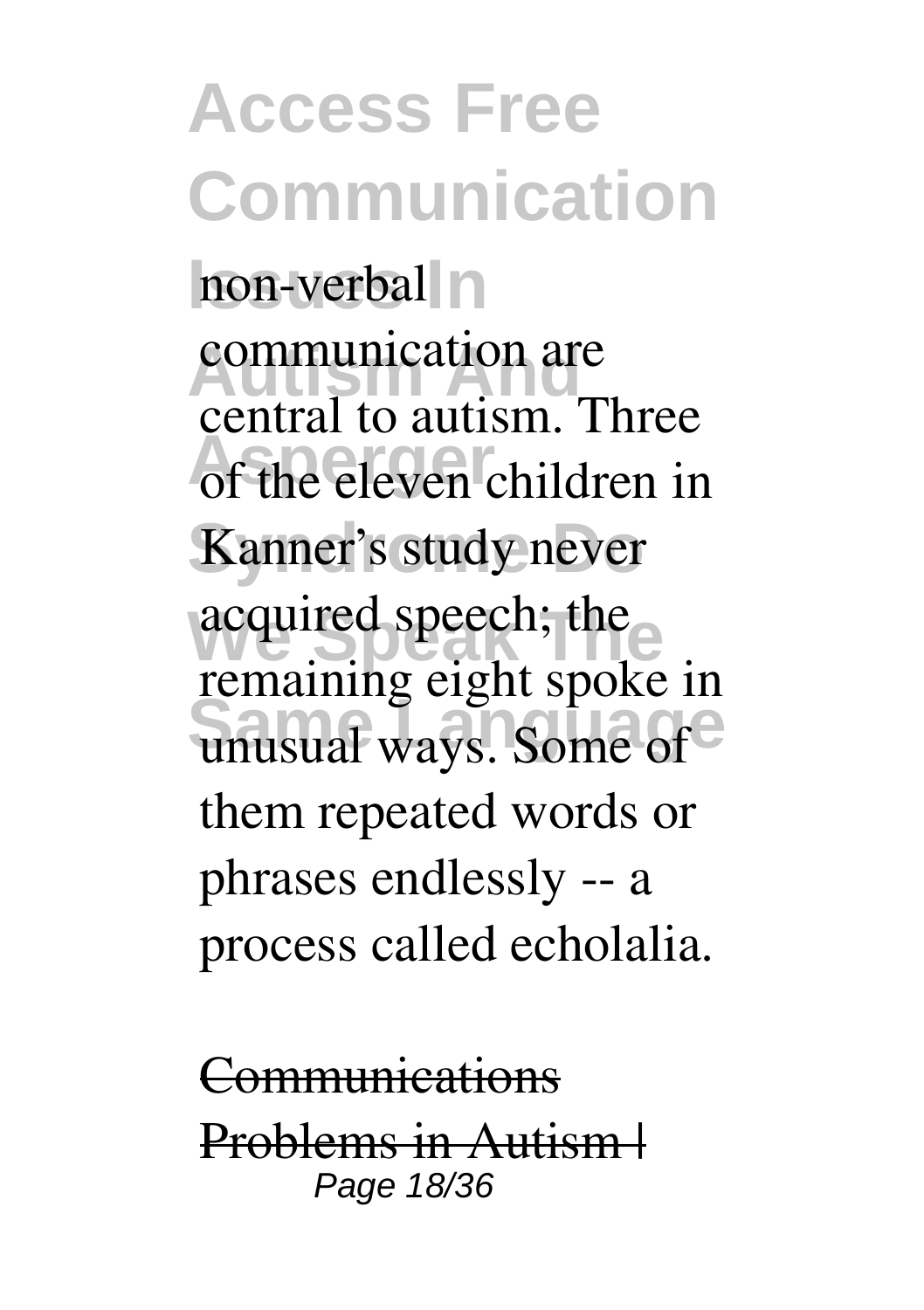#### **Interactive Autism**

**Autism And** Network **Asperger** about communication issues in Autism, it is a book about language, and culture. It is open This is not just a book learning, intelligence minded and thoughtful throughout, repeatedly emphasising the two way nature of communication and not just focussing on how to Page 19/36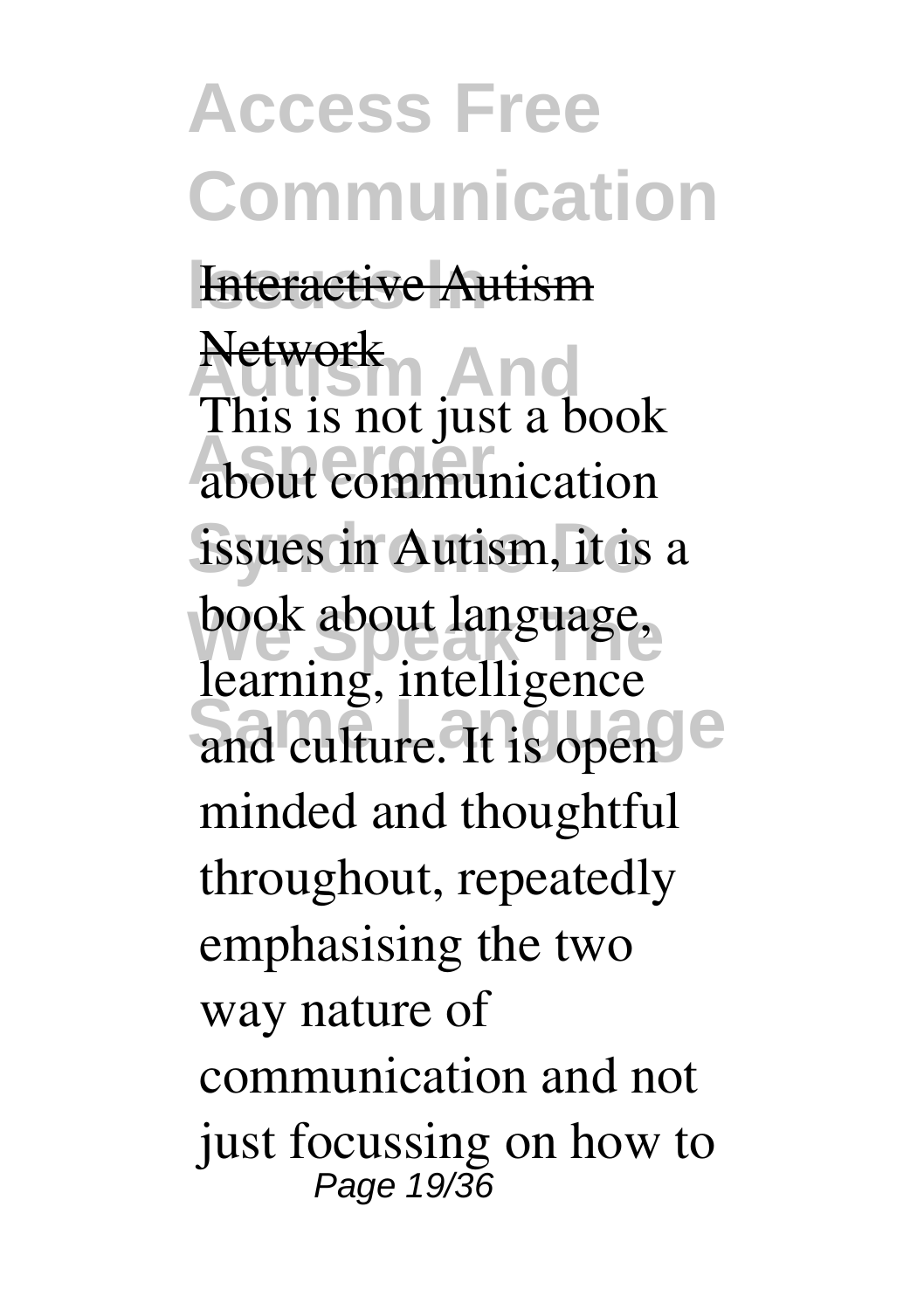make autistic people do **Autism And** all the work like so **Asperger** many books do.

**Communication Issues** in Autism and Asperger Autism spectrum **Lage** Syndrome: Do ... disorder (ASD) covers a set of developmental disabilities that can cause significant social, communication, and behavioral challenges. Page 20/36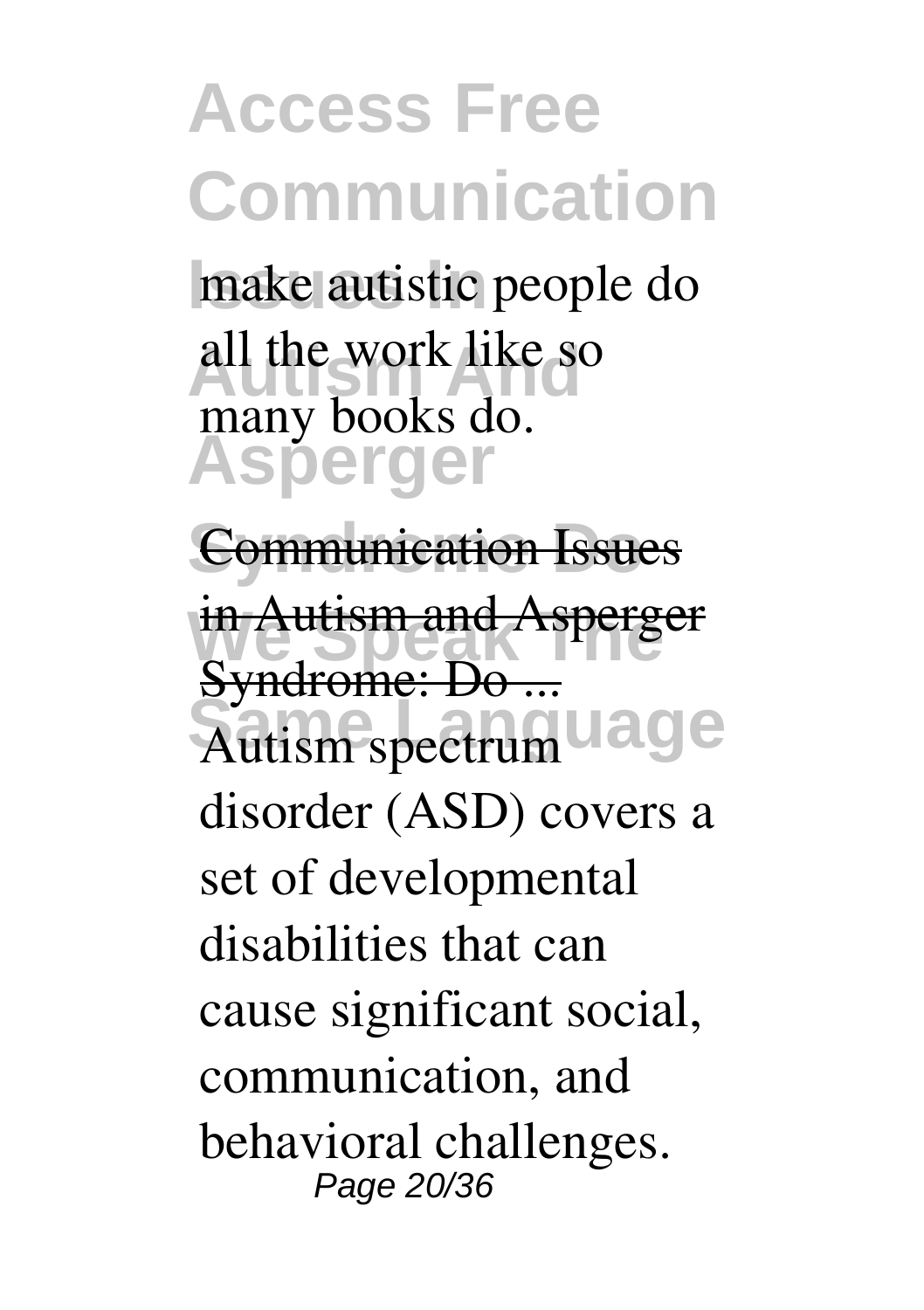#### **Access Free Communication** People with ASD process information in than other people. ASD affects people in  $\Box$ different ways and can **Same Language** severe. their brain differently range from mild to

**Communication** Problems in Children with Autism Spectrum

...

Where communication Page 21/36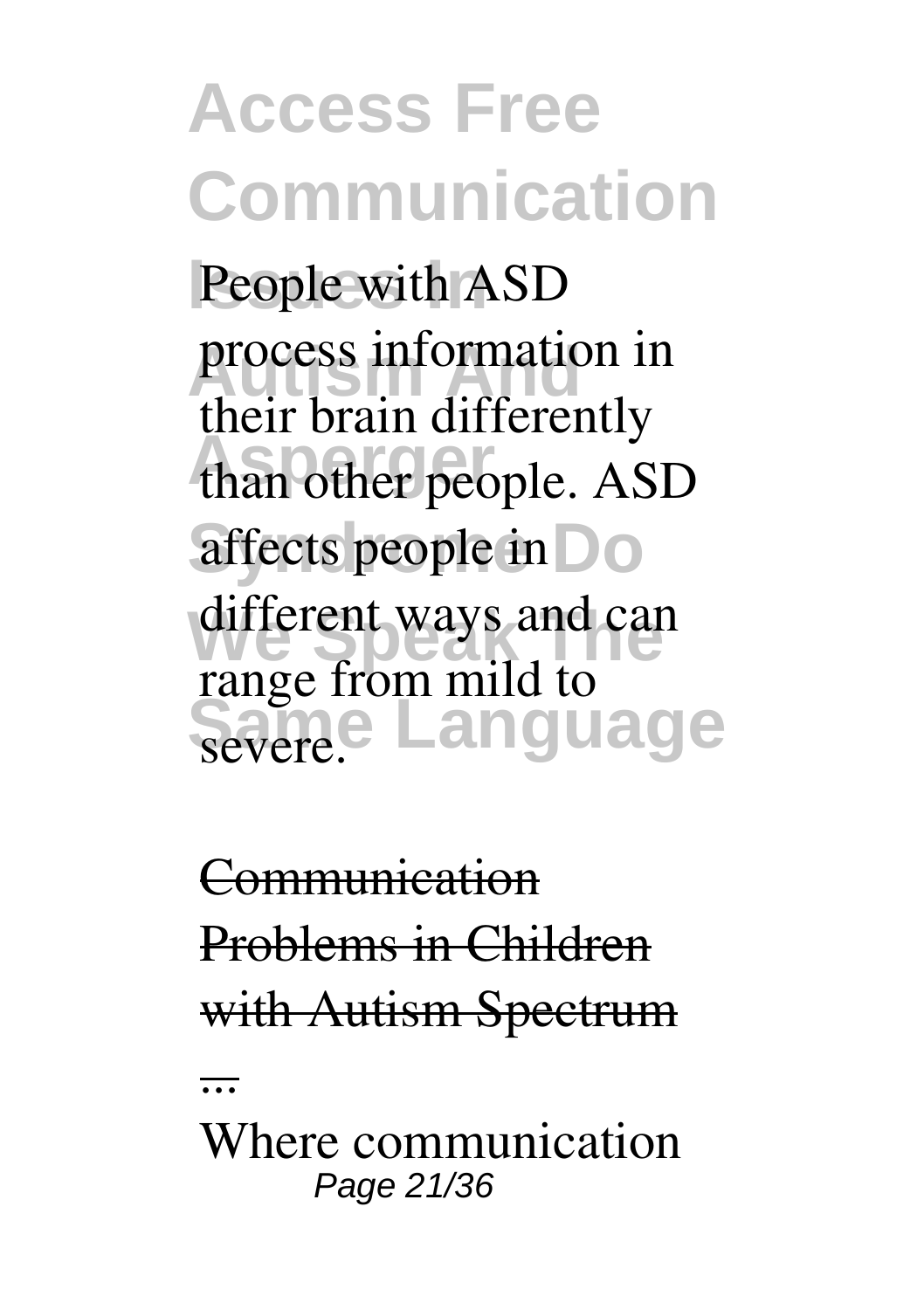breaks down for people with autism People on subtle problems using language or making facial expressions. difficulties originate<sup>9</sup> the spectrum often have Pinpointing where those may help ease their social communication. by Lydia Denworth / 18 April 2018

Where communication Page 22/36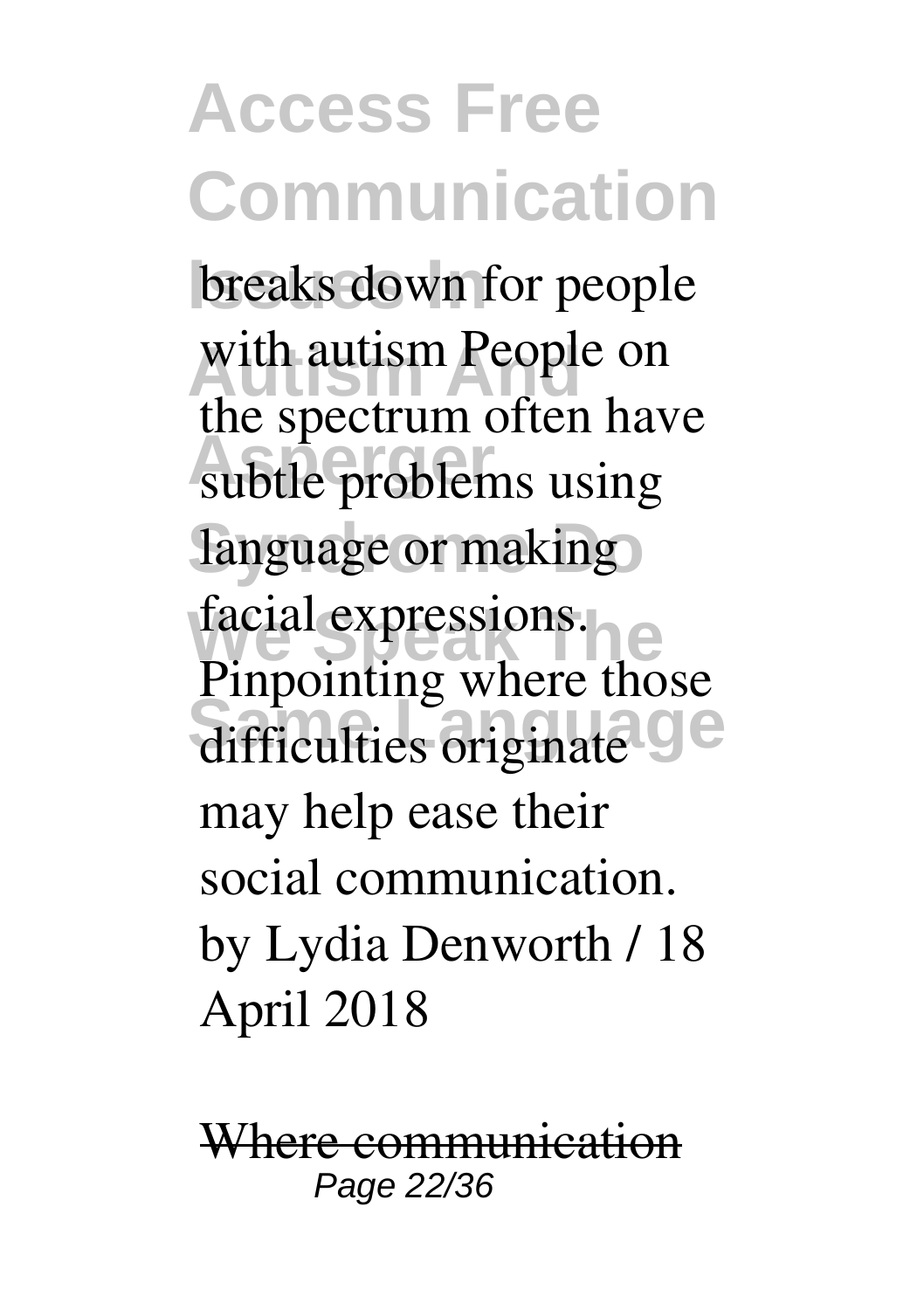**Access Free Communication breaks down for people** with autism<sub>And</sub> **Asperger** autistic person's **Communication** Do **Communication** person sends a message Understanding an happens when one to another person. This can be verbally or nonverbally. Interaction happens when two people respond to one another - two-way Page 23/36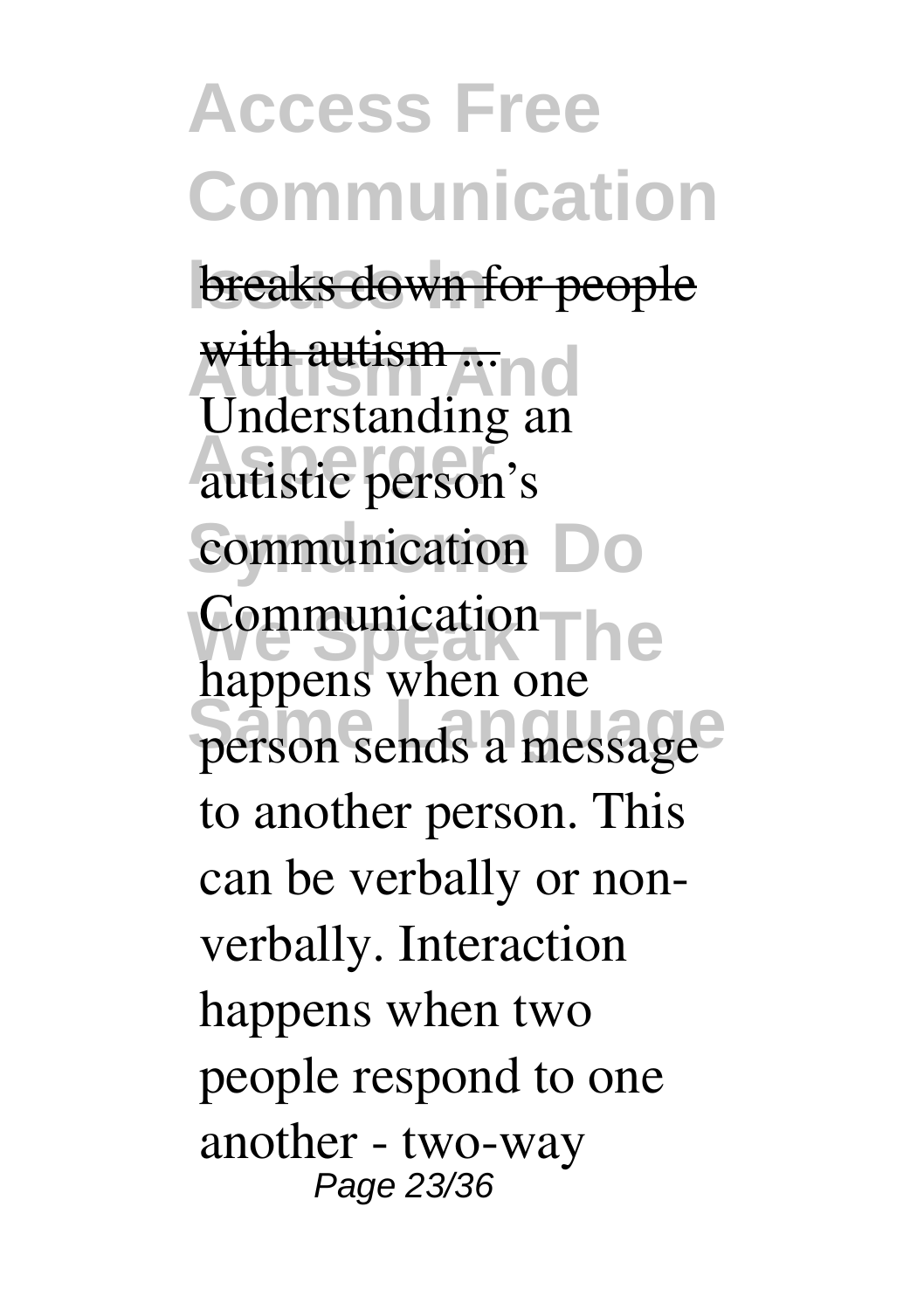**Access Free Communication** communication.

**Autism And** developing<sup>er</sup> **Communication** Do Autism support The **Tunning specialist lage** Understanding and What we do - be it schools, campaigning for improved rights or training companies on being more autismfriendly, we are dedicated to Page 24/36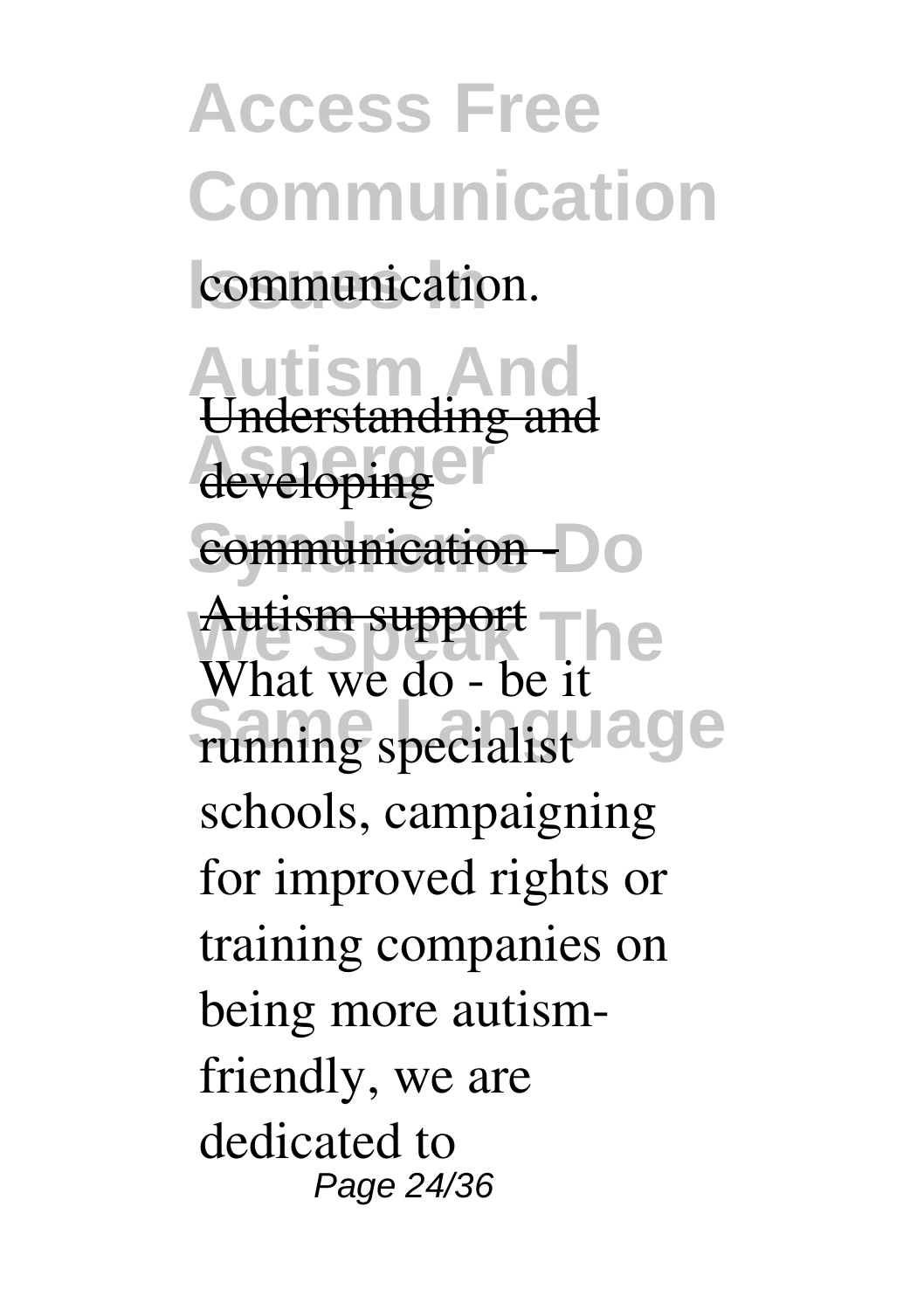transforming lives and changing attitudes How **Asperger** raising money with Team Autism to Do campaigning for **The Same Language**<br>becoming a member of you can help - from improved rights, or the charity, you can help in a number of ways to create a society that works for ...

curve-right - Autism Page 25/36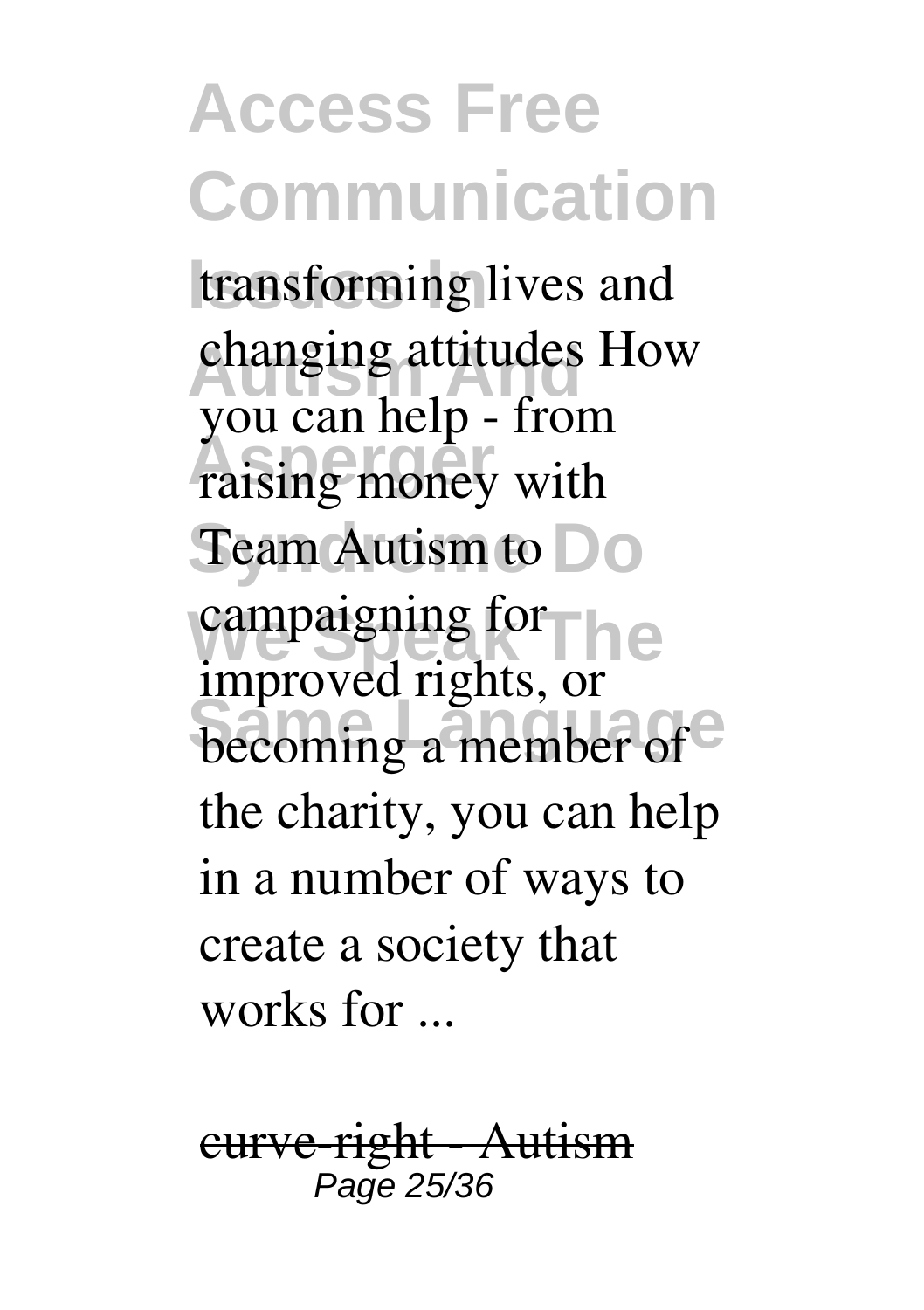**Access Free Communication** support<sub>S</sub> In **Just as with social Asperger** of communication and language difficulty across the autism<sup>-</sup>he individuals with an ASD issues, there is a range spectrum. Some never speak, behaving as though they are deaf, even though hearing tests show they can hear in the normal range. Some experience Page 26/36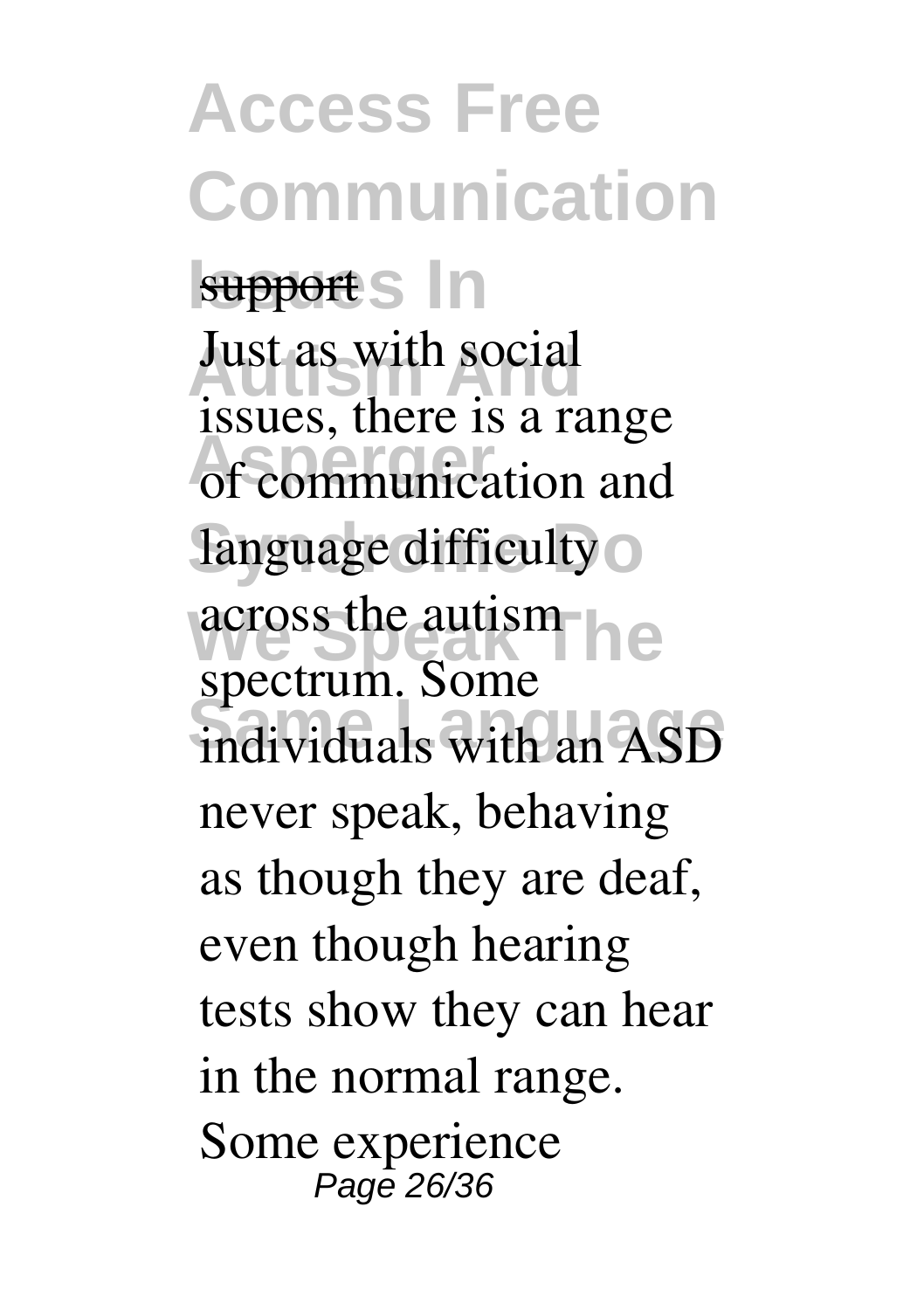significant speech delays or ongoing **Asperger** speech impediments.

**Communication and** Language Issues | ne **Retwork Language** Interactive Autism

Therapeutic and Communication Options for Speech Issues in Autism Providing your child with an effective means to communicate Page 27/36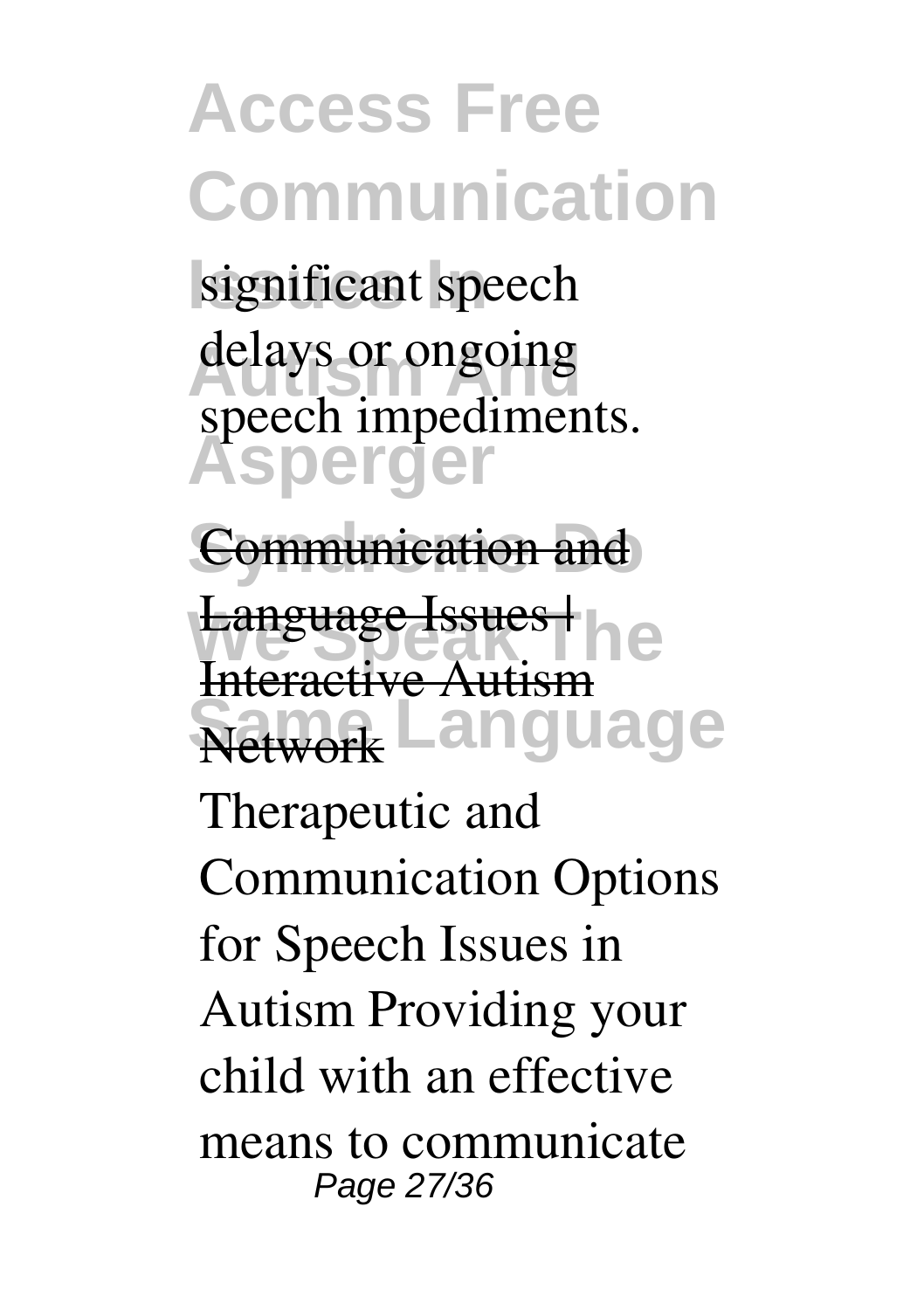their thoughts, opinions, experiences, feelings, essential to creating a meaningful life for  $\circ$ them.Speak The and knowledge is

Speech Issues in Uage Autism: Therapeutic and Communication **Options** First, people with autism often use speech in idiosyncratic ways. Page 28/36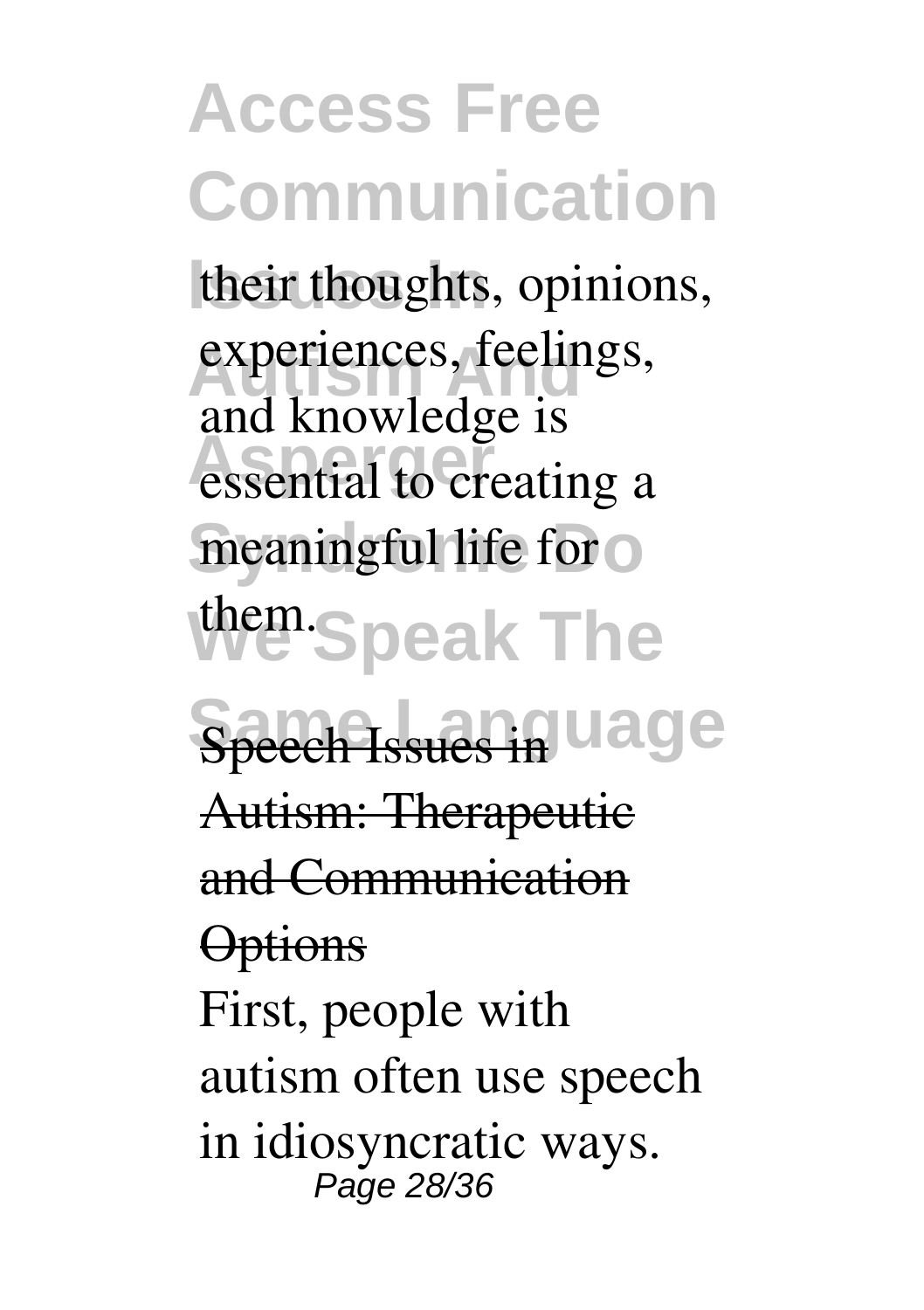**They may recite lines** from a movie, talk **Asperger** favorite topic, or ask questions to which they already know the **he Same West Second, Special** endlessly about a answer. Second, speech communication and, in many cases, spoken language isn't enough.

Speech and Communication in Page 29/36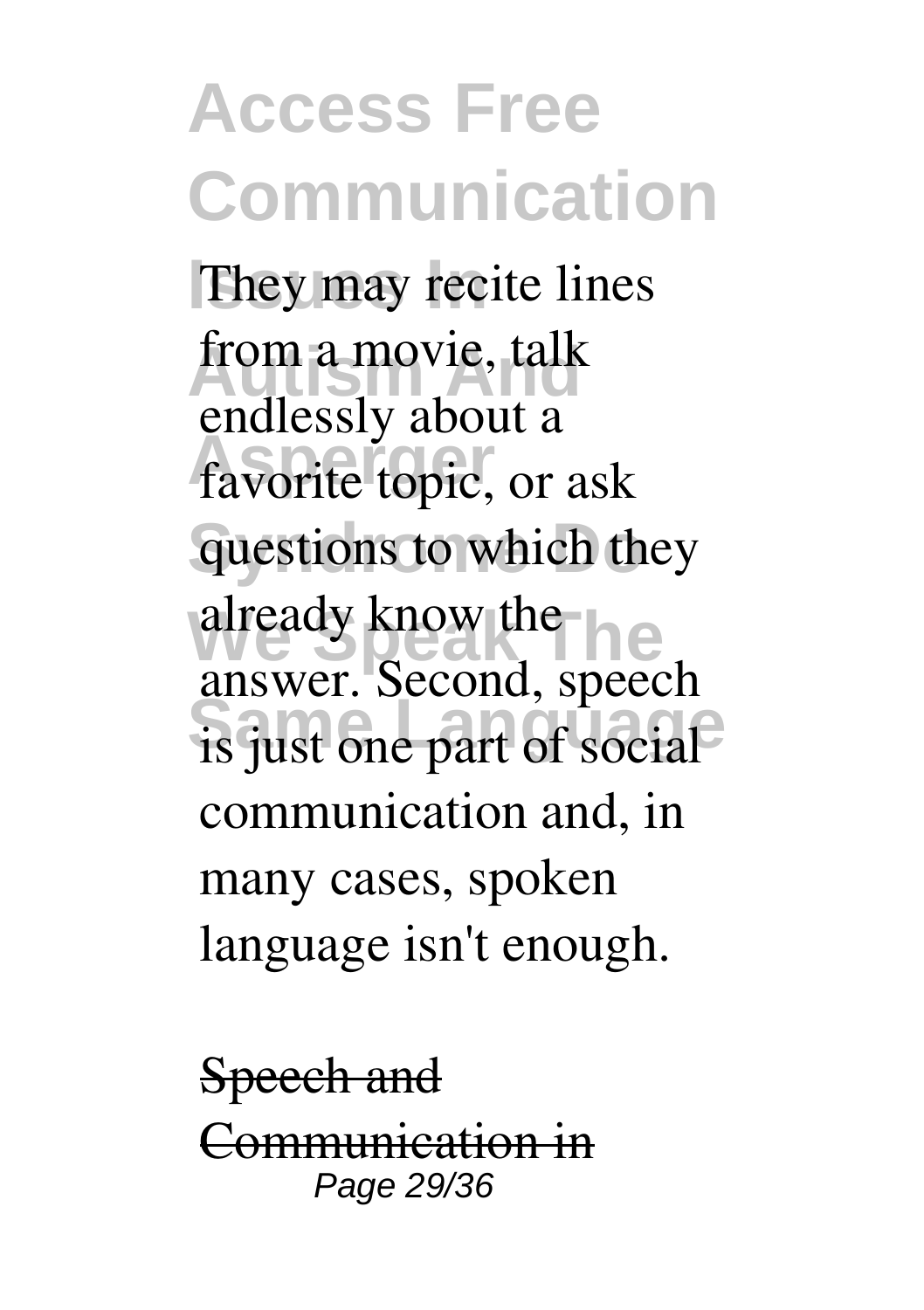**Access Free Communication Autism - Verywell Autism And** Health **Issues In Autism And** Asperger Syndrome: Do **We Speak The** We Speak The Same Bogdashina, Olga lage Buy Communication Language? by (2004) Paperback by Olga Bogdashina (ISBN: ) from Amazon's Book Store. Everyday low prices and free delivery on eligible Page 30/36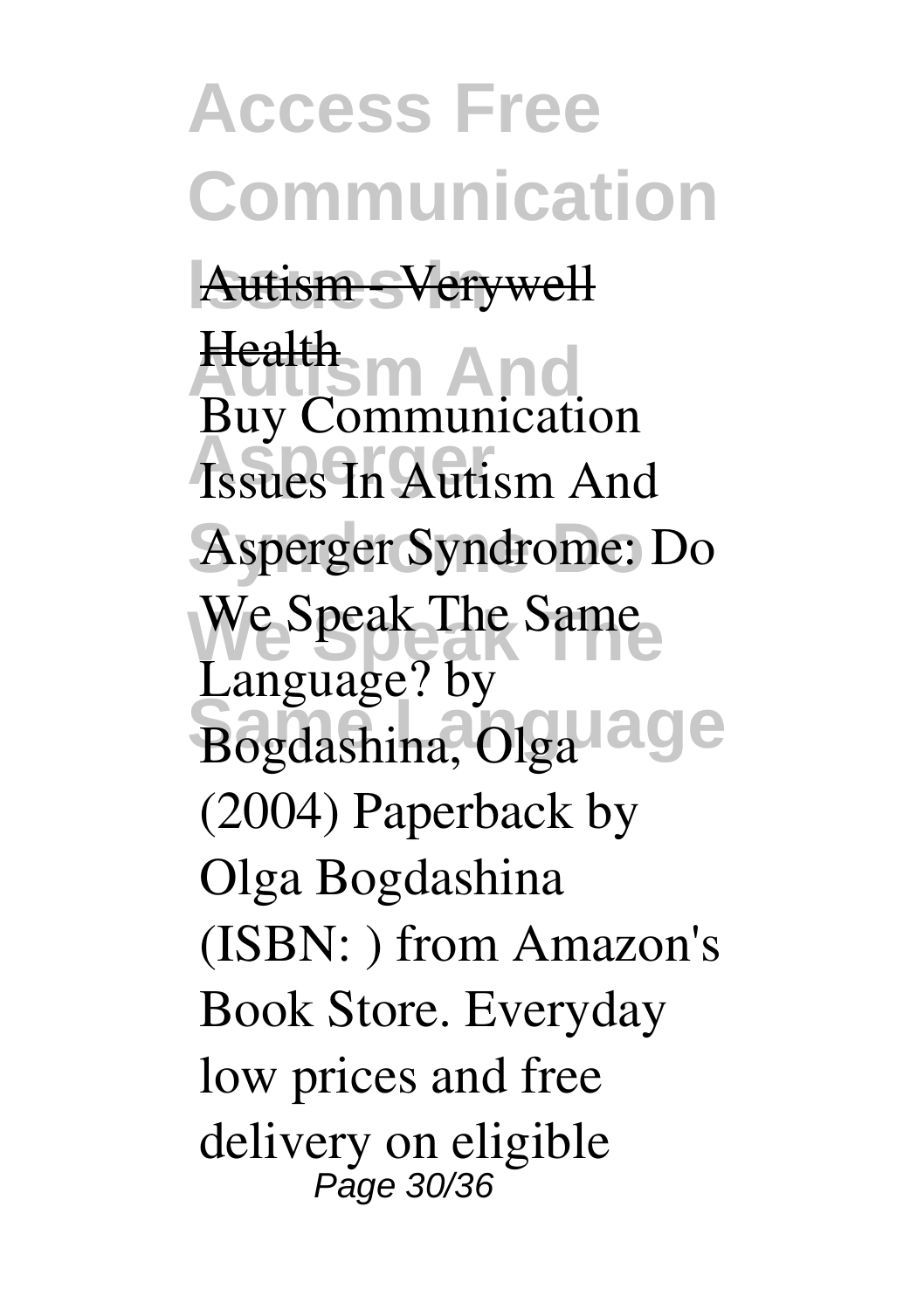**Autism And Asperger** In Autism And Asperger Syndrome: Do...<sup>D</sup>O Providing a theoretical understanding guage Communication Issues foundation for communication and language impairments specific to autism, Olga Bogdashina explores the effects of different perceptual and cognitive **P**age 31/36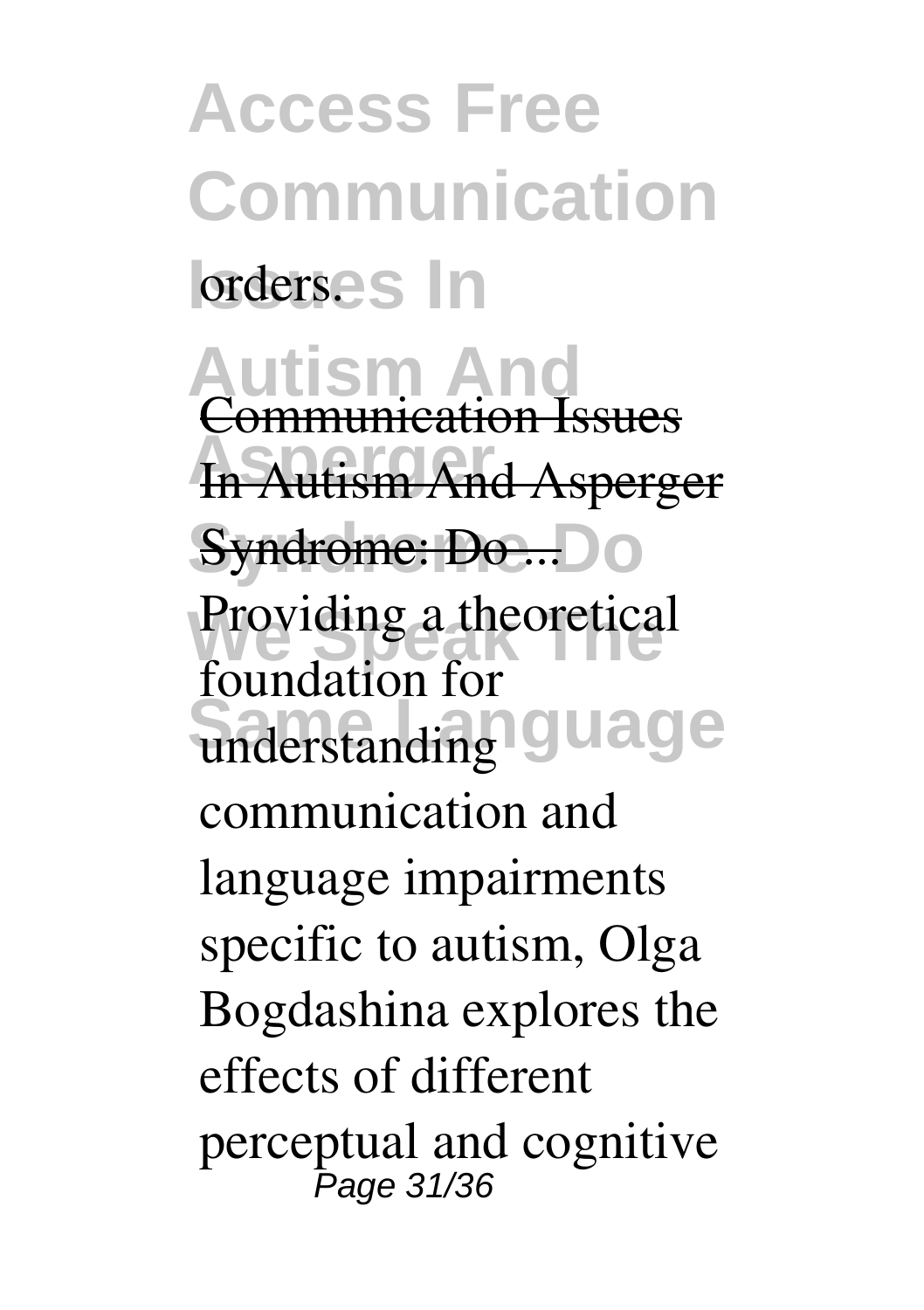styles on the **communication and Asperger** of autistic children. **Syndrome Do** language development

**Communication Issues Syndrome: Do ...** Uage in Autism and Asperger Buy [(Communication Issues in Autism and Asperger Syndrome: Do We Speak the Same Language?)] [Author: Olga Bogdashina] Page 32/36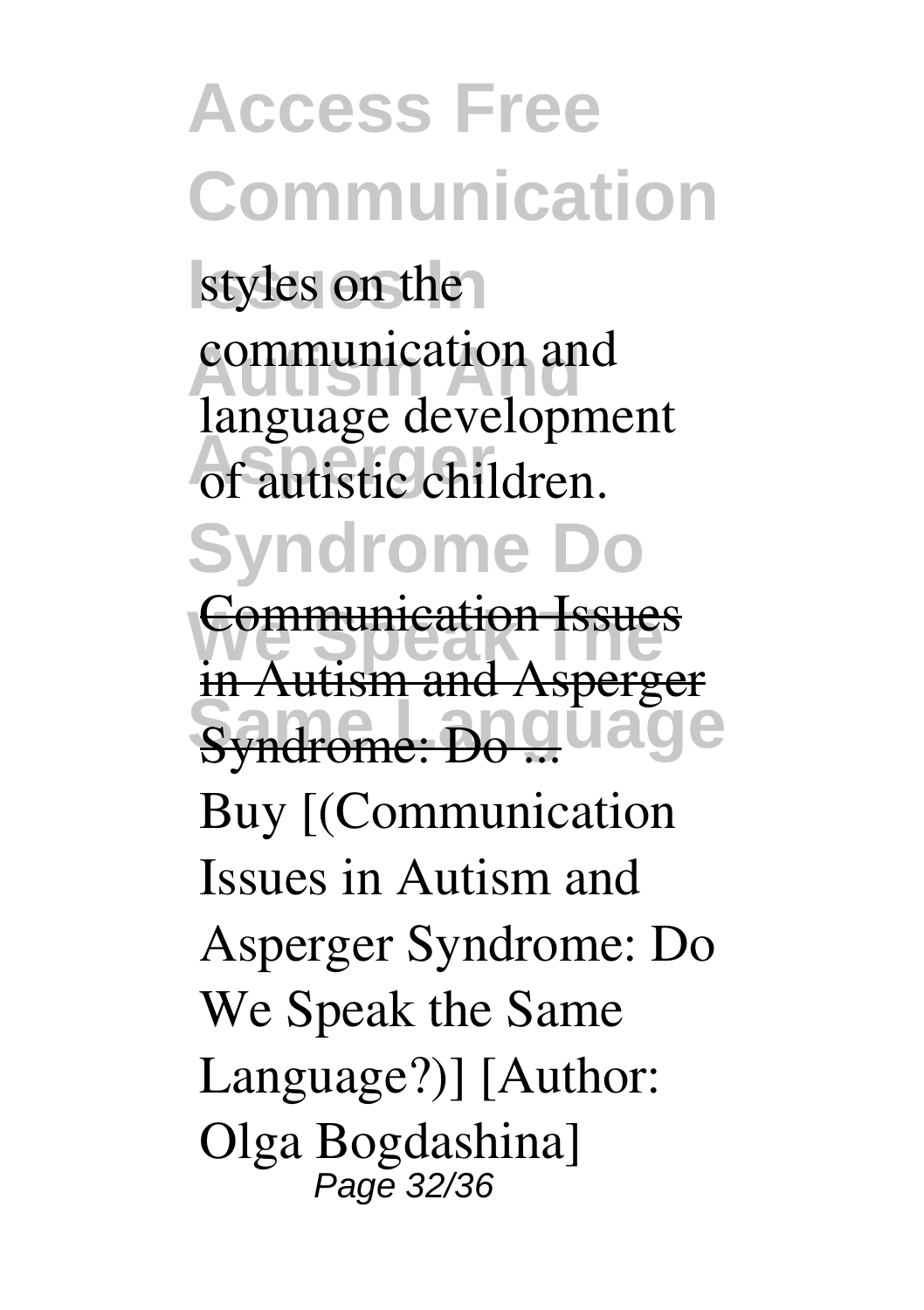#### **Access Free Communication** published on (November, 2004) by **Asperger** (ISBN: ) from Amazon's Book Store. Everyday low prices and free **Same Language** orders. Olga Bogdashina delivery on eligible

[(Communication Issues in Autism and Asperger Syndrome: Do ... support to understand children's complex Page 33/36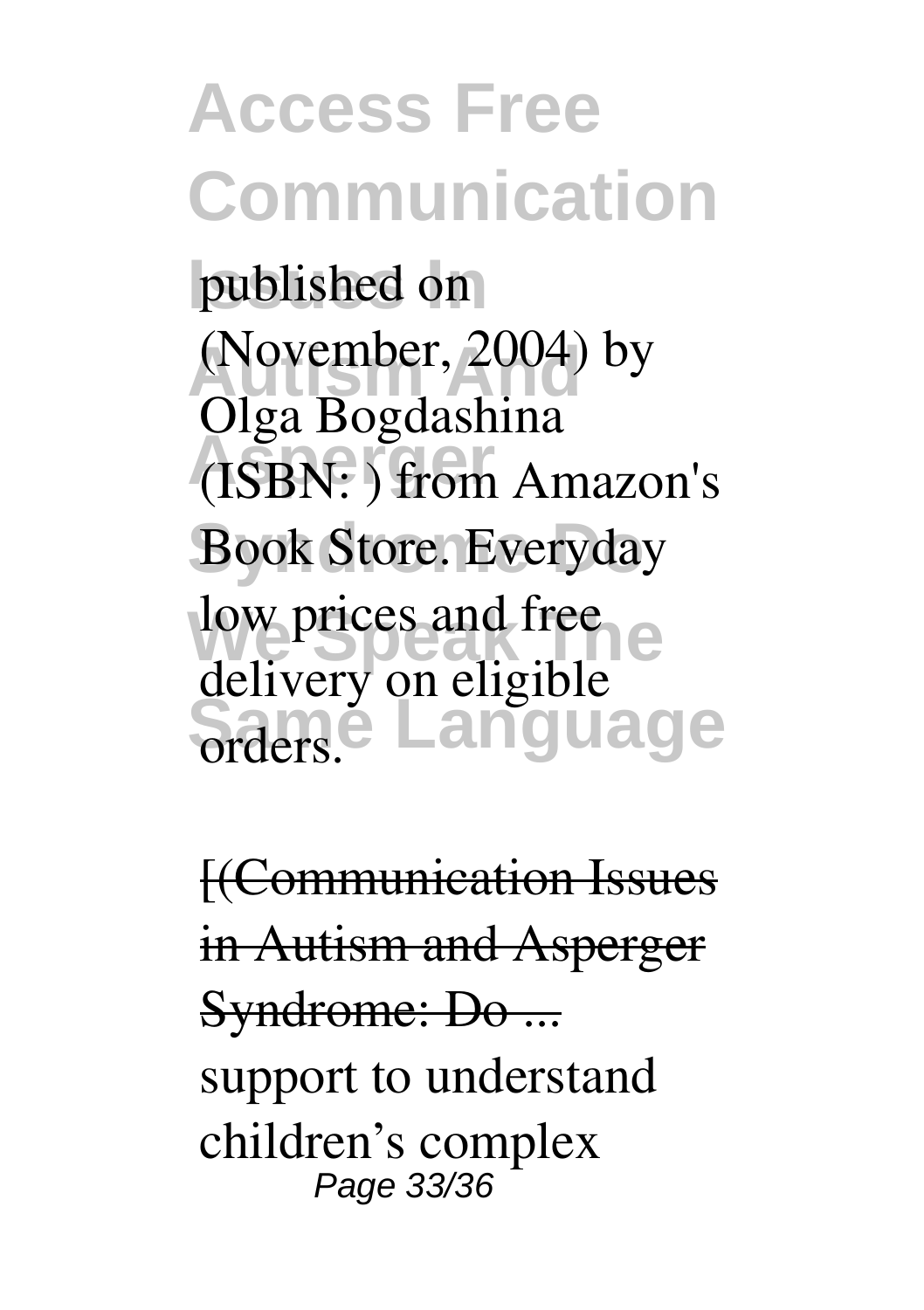communication and interaction needs, **Asperger** managing challenging behaviour related to autism, professional training for.... nguage including autism, and development and

Communication and Autism Team Olga Bogdashina, MSc (Education), MA (Autism), PhD Page 34/36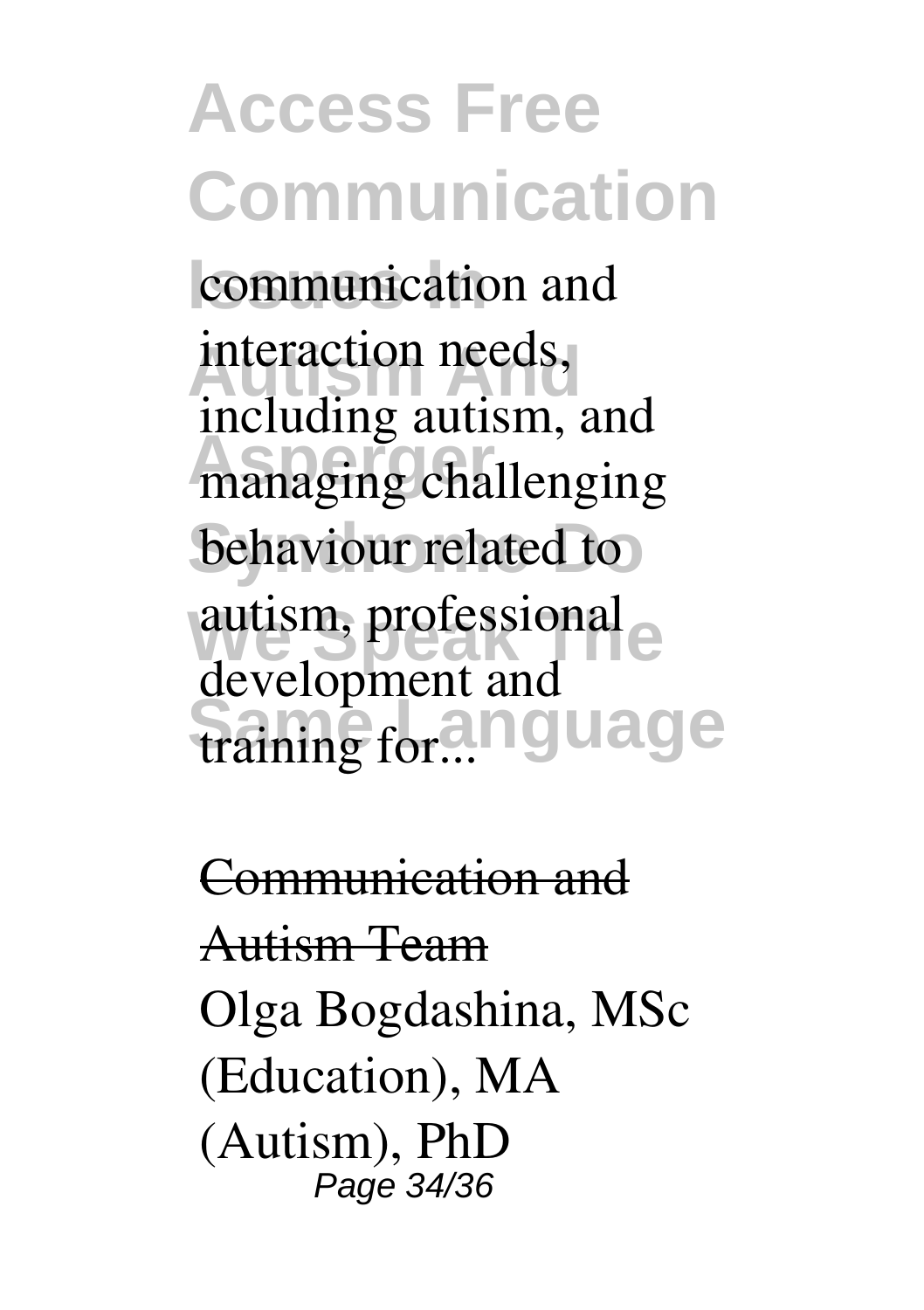(Linguistics) has worked extensively in **Asperger** teacher, lecturer and researcher, with a particular interest in communication<sup>o</sup> uage the field of autism as sensory-perceptual and problems in autism.

Copyright code : f6ebc1 58892e863756615f3320 Page 35/36